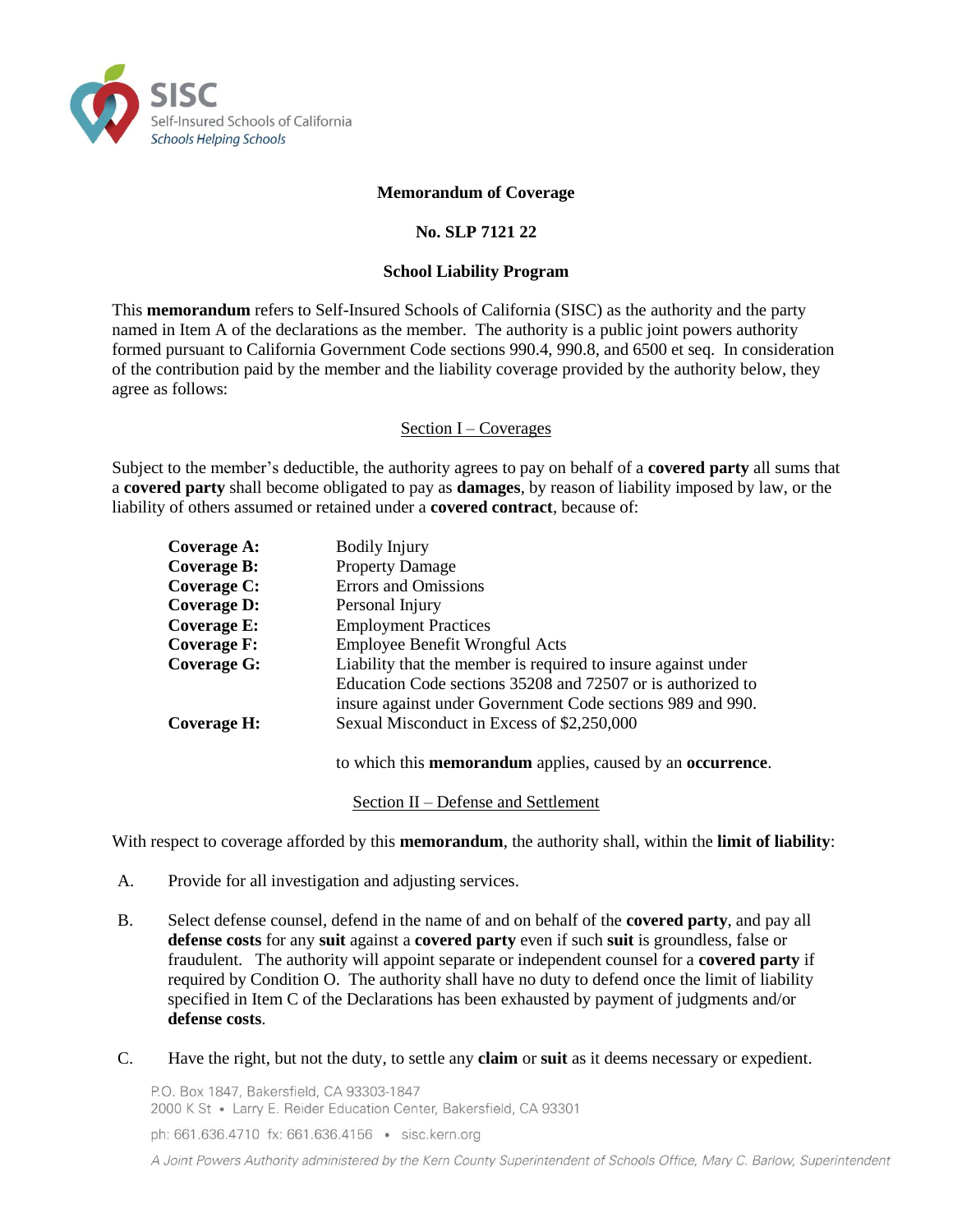### Section III -- The Authority's **Limit of Liability**

- A. The authority's **limit of liability** to a **covered party** as the result of any one **occurrence** is the amount specified in Item C of the Declarations.
- B. A single **limit of liability** applies collectively to all **covered parties** for any one **occurrence**. The single **limit of liability** will apply collectively to all of the authority's members or parties claiming coverage from the authority for that **occurrence** under any Memorandum(s) between the authority and any of its members.
- C. For the purpose of determining the **limit of liability**, all **damages** during the **coverage period**  arising out of continuous or repeated exposure to substantially the same general conditions or course of conduct shall be considered as arising out of one **occurrence**.
- D. There is no limit to the number of **occurrences** covered under this **memorandum**.

### Section IV -- **Coverage Period** and Territory

The coverages stated in Section I of this **memorandum** apply to **bodily injury**, **property damage**, **errors and omissions**, **personal injury**, **employment practices** and acts or omissions falling within **Coverage F** during the coverage period anywhere in the world caused by an **occurrence**. However, the authority will defend **suits** only in the United States.

### Section V -- **Covered Parties**

The parties covered by this **memorandum** are:

- A. The member and the member's **agencies**;
- B. An **educational foundation** for which the authority has received and approved an application for coverage pursuant to Endorsement No. 2;
- C. **Employees**;
- D. A charter school that is chartered by a member;
- E. Any person or entity that the member is obligated by a written contract that is a **covered contract** to provide with coverage, but only with respect to **bodily injury** or **property damage** arising out of operations performed by or on behalf of the member or at its facilities. The coverage shall be no broader and for no higher limit of liability than required by such contract.

Except pursuant to Section V.E., a joint powers agency is not a **covered party**.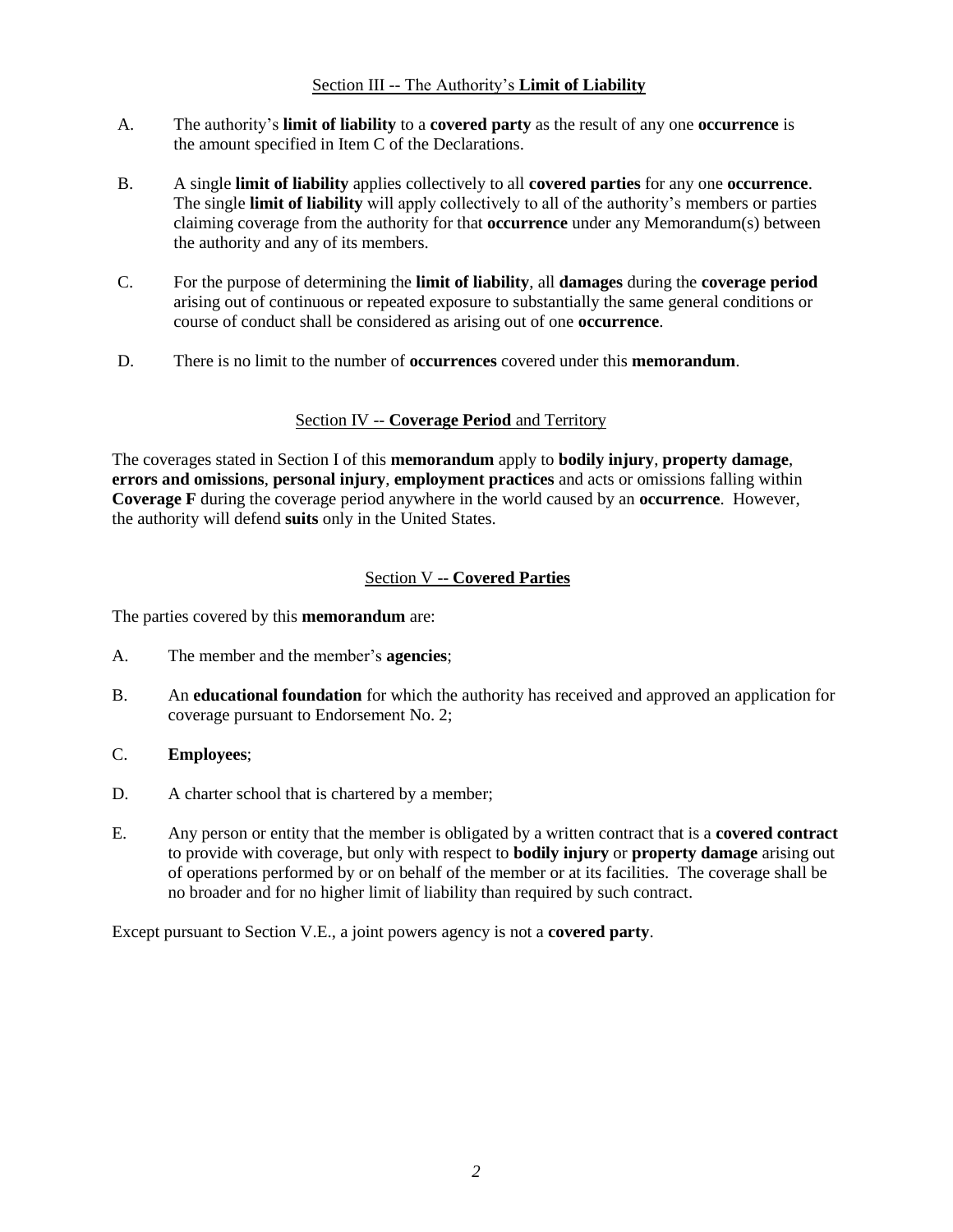### Section VI – Exclusions

This **memorandum** does not apply to actual, alleged or threatened liability arising out of or in any way connected to:

- A. Injuries or **damages** that do not result from an **occurrence**.
- B. The existence, formation, negotiation, performance, failure to perform, or breach, of a contractual obligation.
- C. Assumption of liability in a contract or agreement, unless under a **covered contract** and then only for **bodily injury** or **property damage** for which the member or member's **agency** may be liable.
- D. Any workers compensation or disability benefits law, or any similar law, plan or agreement.
- E. **Bodily injury** of any **employee** arising out of and in the course of his employment by any **covered party**; or to the spouse, child, parent, brother or sister of the **employee** as a consequence of the above.

This Exclusion shall not apply to liability assumed by a member under a **covered contract.**

- F. Violation of the responsibilities, obligations or duties imposed by the Fair Labor Standards Act (FLSA), Labor Code and Wage Orders promulgated by the California Industrial Welfare Commission and any other federal, state or local statute or law similar thereto (including disputes over compensation, wages, hours, salary and employee benefits under the Education Code other than for an **employee benefit wrongful act** or **employment practices**), or rules or regulations promulgated under any such statutes, laws or orders.
- G. The ownership, maintenance, operation, use, loading, or unloading of any **automobile**,
	- 1. Owned or operated by, or rented or loaned to a **covered party**, or
	- 2. Operated by any person in the course of his or her employment with a **covered party**.

This exclusion includes damage to or destruction of any **automobile** owned by, rented to, leased by, or in charge of a **covered party**, and damage to or destruction of **mobile equipment** transported by an **automobile** owned by, rented to, leased to, or in charge of any **covered party**.

- H. Liability arising out of the operation, ownership, maintenance, use, loading, unloading, or towing of any **aircraft** that is rented to, owned by, or in the care, custody or control of a **covered party.**
- I. The ownership, maintenance, operation, use, loading or unloading of:
	- 1. Any **watercraft** owned or operated by or rented or loaned to a **covered party**, or
	- 2. Any other **watercraft** operated by any **employee** in the course of his employment with a **covered party**, but this exclusion does not apply to manually powered boats or sailboats under 25 feet in length, to powerboats with less than 25 horsepower or to operations performed by independent contractors.

This exclusion shall not apply to liability arising out of the use of non-owned watercraft operated by third parties in connection with marine excursions, field trips or substantially similar activities.

J. The use of trampolines or springboards which are more than four (4) feet in diameter and whose surface is more than two  $(2)$  feet above floor level and other similar type rebounding or tumbling devices.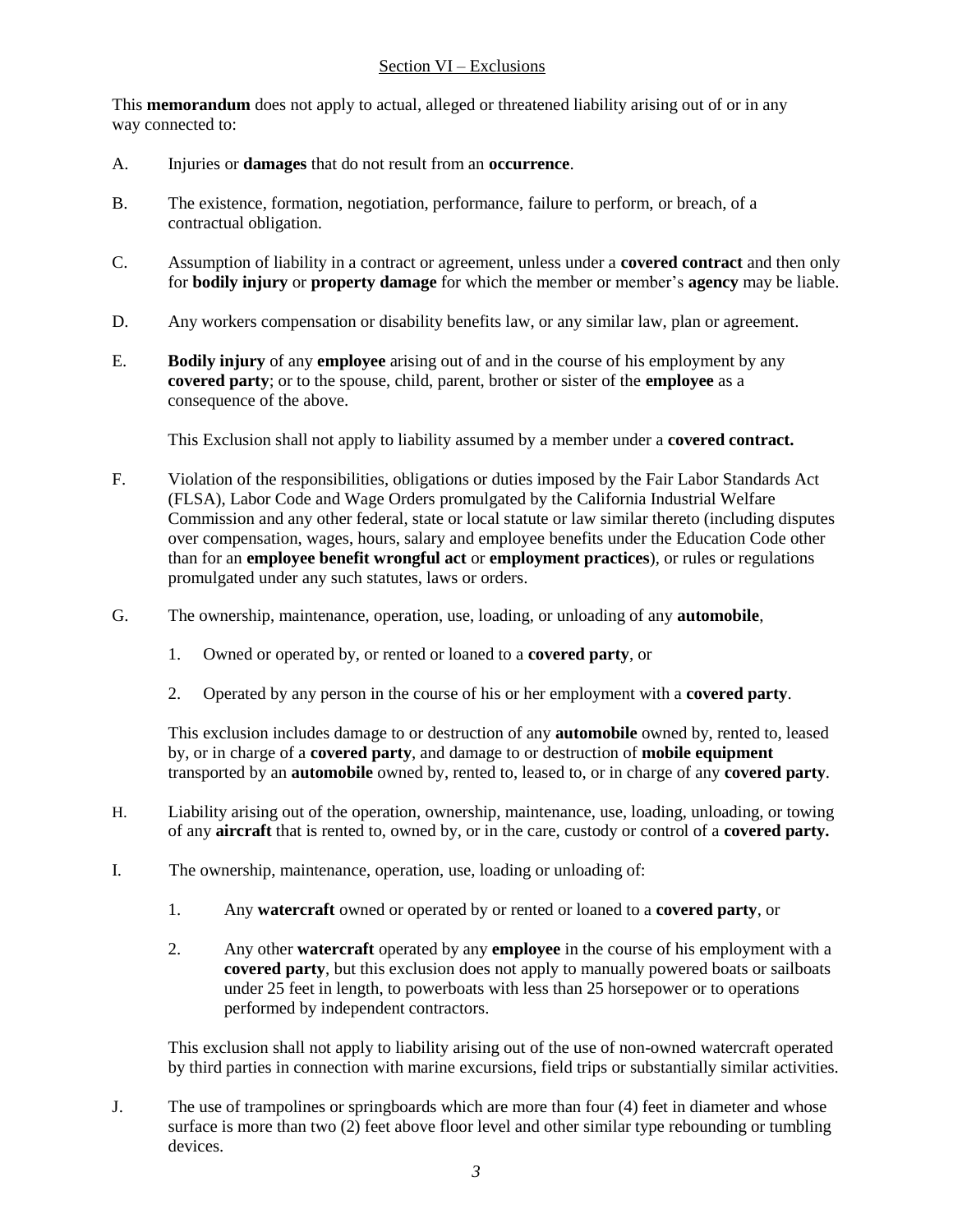- K. Arising out of the use or display of **fireworks** by any **covered party**.
- L. The presence of, or exposure to, asbestos in any form; or to harmful substances emanating from asbestos. This includes ingestion, inhalation, absorption, contact with, existence or presence of, or exposure to asbestos. Such injury from or exposure to asbestos also includes, but is not limited to:
	- 1. The existence, installation, storage, handling or transportation of asbestos;
	- 2. The removal, abatement or containment of asbestos from any structures, materials, goods, products, or manufacturing process;
	- 3. The dispersal of asbestos;
	- 4. Any structures, manufacturing process, or products containing asbestos;
	- 5. Any obligation to share damages with or repay someone else who must pay damages because of such injury or damages; or
	- 6. Any supervision, instructions, recommendations, warnings or advice given or which should have been given in connection with the above.

This exclusion applies to any loss, cost or expense, including, but not limited to payment for investigation or defense, fines, penalties and other costs or expenses, arising out of any:

- 1. Claim, suit, demand, judgment, obligation, order, request, settlement, or statutory or regulatory requirement that any **covered party** or any other person or entity test for, monitor, clean up, remove, contain, mitigate, treat, neutralize, remediate, or dispose of, or in any way respond to, or asses the actual or alleged effects of asbestos; or
- 2. Claim, suit, demand, judgment, obligation, request or settlement due to any actual, alleged or threatened injury or damage from asbestos or testing for, monitoring, cleaning up, removing, containing, mitigating, treating, neutralizing, remediating, or disposing of, or in any way responding to or assessing the actual or alleged effects of, asbestos by any **covered party** or by any other person or entity; or
- 3. Claim, suit, demand, judgment, obligation, or request to investigate which would not have occurred in whole or in part, but for the actual or alleged presence of or exposure to asbestos.

This Exclusion L applies regardless of who manufactured, produced, installed, used, owned, sold, distributed, handled, stored or controlled the asbestos.

- M. Lead
	- 1. Bodily injury or property damage arising out of, resulting from, or in any way caused by or related to any actual, alleged or threatened ingestion, inhalation, absorption, or exposure to lead, in any form from any source; or
	- 2. Any loss, cost, expense, liability or other type of obligation arising out of or resulting from, or in any way related to, any:
		- a. claim, suit, request, demand, directive, or order by or on behalf of any person, entity, or governmental authority that any insured or others test for, monitor, clean up, remove, contain, treat, detoxify, neutralize, or in any way respond to or assess the effects of lead in any form from any source; or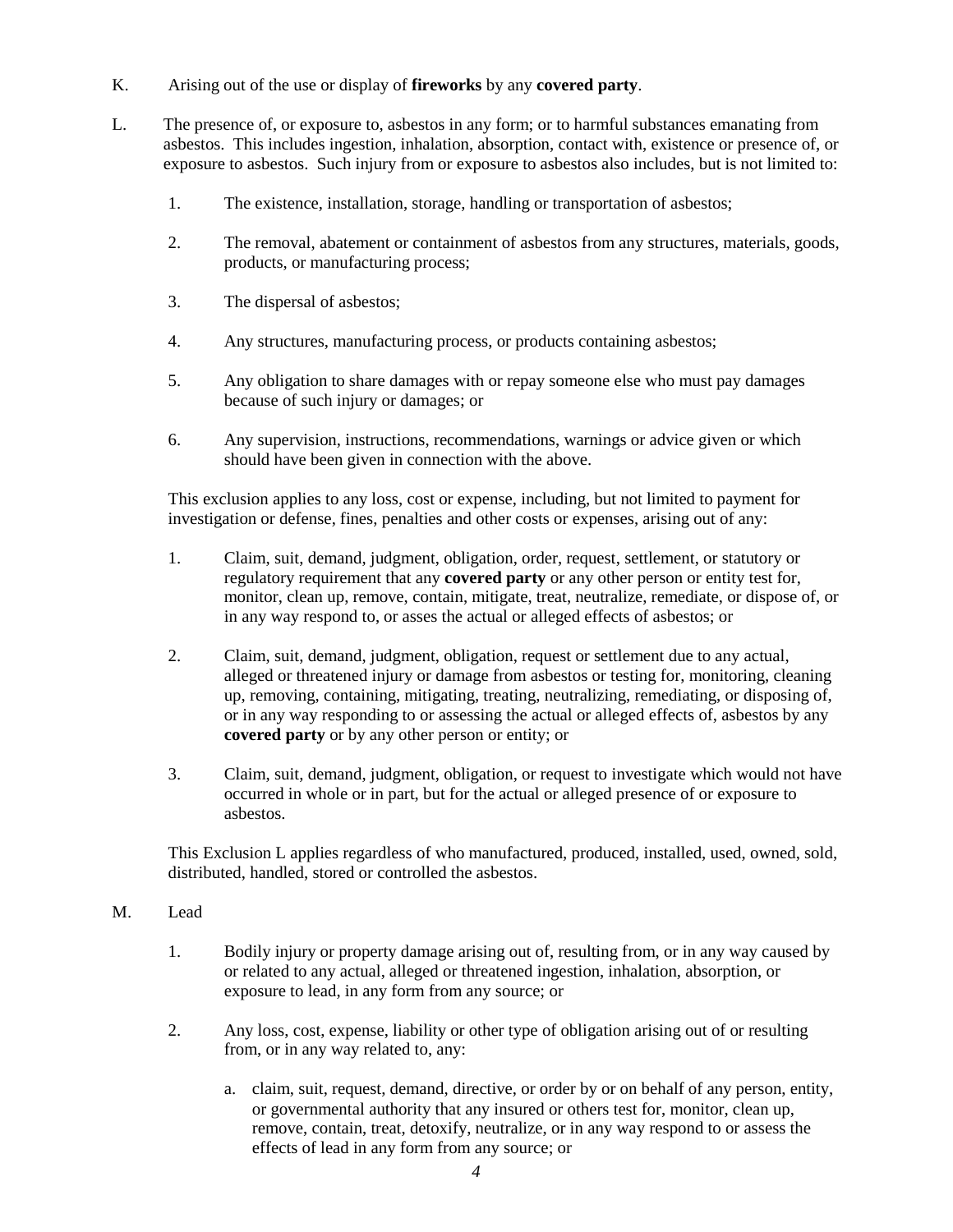b. to any claim or suit by or on behalf of any person, entity, or governmental authority for damages or any other relief or remedy because of testing for, monitoring, cleaning up, removing, containing, treating, detoxifying, or neutralizing, or in any way responding to or assessing the effects of lead in any form.

### N. Organic Pathogens

- 1. Any liability arising out of any actual, alleged or threatened infectious, pathogenic, toxic or other harmful properties of any "organic pathogen."
- 2. Any loss, cost or expense arising out of any:
	- a. request, demand, order or statutory or regulatory requirement that any insured or others test for, monitor, clean up, remove, contain, treat, detoxify or neutralize, or in any way respond to, or assess the effects of any "organic pathogen," or
	- b. claim or suit by or on behalf of a governmental authority for damages because of testing for, monitoring, cleaning up, removing, containing, treating, detoxifying or neutralizing, or in any way responding to, or assessing the effects of any "organic pathogen."

This exclusion does not apply to bodily injury caused by any organic pathogen in or on any food or beverages sold, distributed, served or handled by any insured.

- O. Injury, sickness, disease, death, or destruction:
	- 1. With respect to which a **covered party** under this **memorandum** is also covered under a nuclear energy liability policy issued by the Nuclear Energy Liability Insurance Association, Mutual Atomic Energy Liability Underwriters, or Nuclear Insurance Association of Canada, or would be covered under any such policy, but for its termination upon exhaustion of its limit of liability; or
	- 2. Resulting from the **hazardous properties** of **nuclear material** and with respect to which:
		- a. Any person or organization is required to maintain financial protection pursuant to the Atomic Energy Act of 1954, or any law amendatory thereof; or
		- b. The **covered party** is, or had such policy not been issued would be, entitled to indemnity from the United States of America, or any agency thereof, under any agreement entered into by the United States of America, or any organization; or
		- c. Resulting from the **hazardous properties** of **nuclear material**; if
			- (i) The nuclear material is at any nuclear facility owned by, or operated by or on behalf of a **covered party**, or has been discharged or dispersed therefrom;
			- (ii) Fuel or **waste** is or was at any time possessed, handled, used, processed, stored, transported or disposed of by or on behalf of a **covered party**; or
			- (iii) The **injury**, sickness, disease, death, or destruction arises out of the furnishing by a **covered party** of services, materials, parts or equipment in connection with the planning, construction, maintenance, operations, or use of any **nuclear facility.**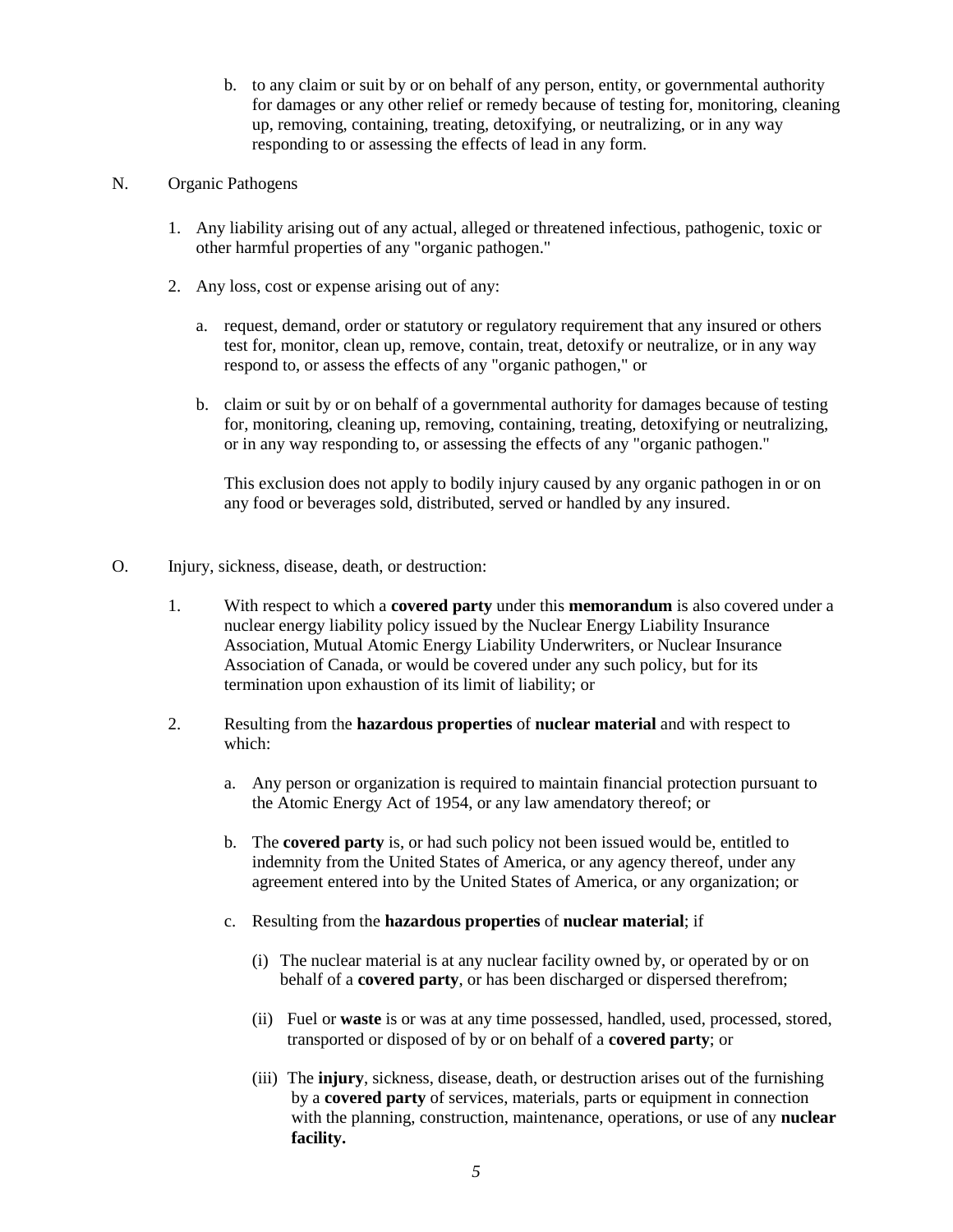- P. The discharge, dispersal, seepage, migration or release, or escape of smoke, vapors, soot, fumes, acid, alkalis, toxic chemicals, liquids or gases, waste material or other irritants, contaminants, or pollutants at any time.
	- 1. Request, demand or order or statutory or regulatory requirement that any covered party or others test for, monitor, clean up, remove, contain, treat, detoxify or neutralize, or in any way respond to, or assess the effects of pollutants; or
	- 2. Claim or suit by, or on behalf of, a governmental authority for damages because of testing for, monitoring, cleaning up, removing, containing, treating, detoxifying or neutralizing, or in any way responding to, or assessing the effects of pollutants.

This subsection shall not apply to such loss, cost, or expense arising from any spill, release, or other hazardous condition at or from the premises, equipment, or location(s) which a covered party does not own, rent, control or occupy.

This exclusion P. shall not apply to the following:

- 1. Any liability arising out of bodily injury or property damage due to an occurrence arising out of heat, smoke, or fumes from a hostile fire;
- 2. Any liability arising out of explosion, lightning, windstorm, vandalism or malicious mischief, collapse, riot and civil commotion, flood, earthquake or collision, upset, or overturn of an automobile or equipment;
- 3. Any liability arising out of use of mace, oleoresin capsicum (o.c.), pepper gas or tear gas; or
- 4. Weed abatement or spraying;
- 5. Any liability arising out of the products-completed operations hazard.

All liability arising from paragraphs 1., 2., 3., 4., or 5., above arising out of the same, interrelated, associated, repeated or continual discharge, dispersal, release or escape of pollutants shall be deemed one occurrence, wrongful act, employment practice liability wrongful act or employee benefit wrongful act. The commencement of such discharge, dispersal, release or escape of pollutants shall be recorded and reported to the reporting officer within a 72-hour (seventy-two) period.

Q. Damage to property owned by, or leased or rented to, any **covered party.** 

### R. **Land subsidence**.

- S. A dishonest, fraudulent, criminal or malicious act.
- T. A **covered party** gaining any personal profit or advantage to which that **covered party** is not legally entitled.
- U. Failure to investigate or ensure the adequacy of payment bonds, performance bonds, or any other sureties given by a general contractor in connection with a construction contract, or given by any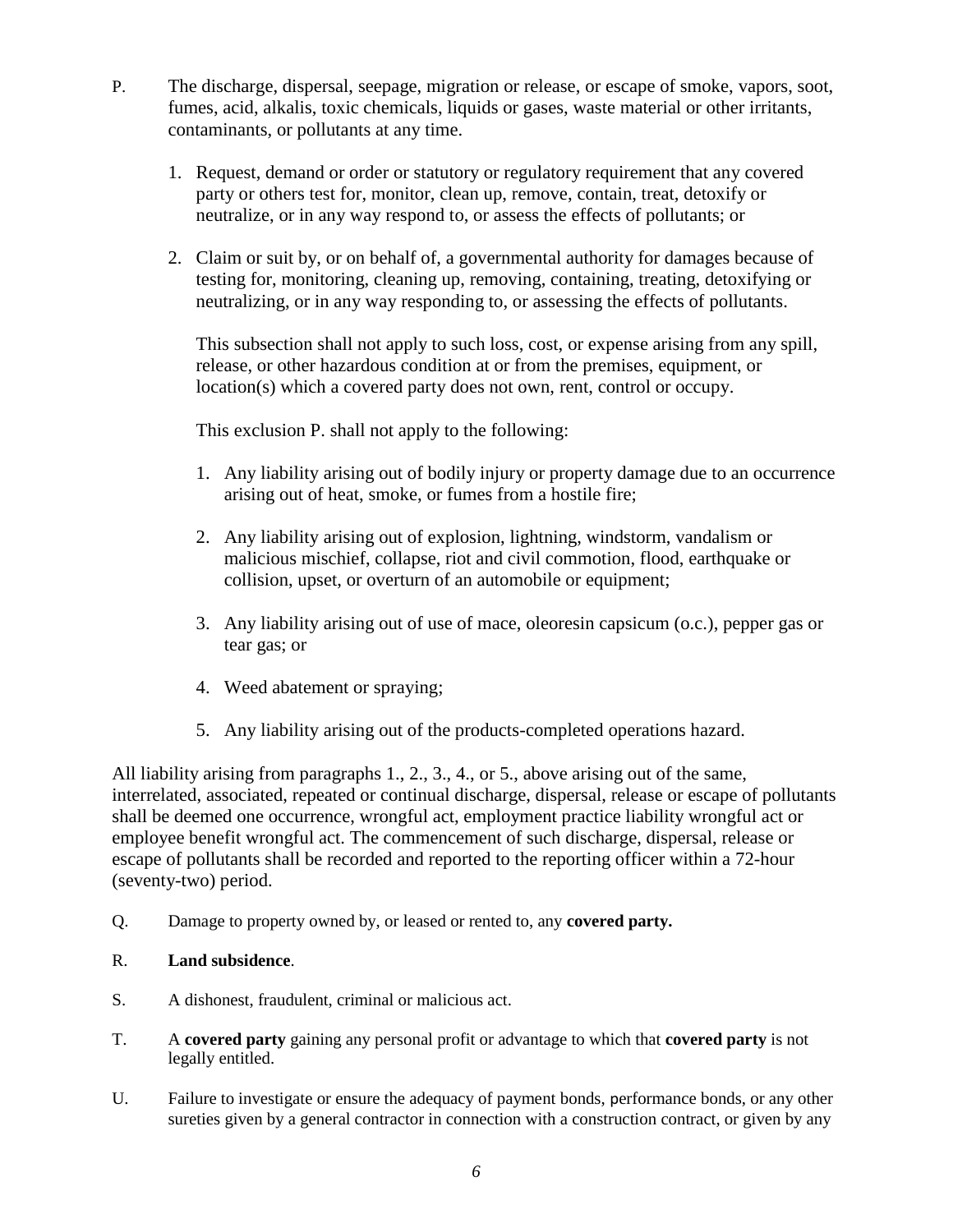other person or entity in connection with any other contract that requires the furnishing of payment bonds, performance bonds, or any other sureties.

- V. The refund of taxes, fees, or assessments.
- W. **Personal injury** arising out of oral or written publication of material in any manner, if done by or at the direction of the **covered party** with knowledge of its falsity.
- X. The use, misuse or loss of funds, grants, or appropriations, or any claim for the return of such funds, grants, or appropriations for any reason.
- Y. The purchase, sale, diminution of value or representation about any security, debt, bank deposit or financial interest or instrument.

### Z. An **employee benefit program**, except for an **employee benefit wrongful act**.

- AA. Insufficient funds to meet obligations under any plan included in an **employee benefit program**, return on investments, misleading information regarding past performance of any investment vehicle, or advice given regarding whether to participate in an **employee benefit program**.
- BB. Notwithstanding California Government Code section 990, subdivision (c), any willful or intentional act or omission for which insurance coverage would be precluded under Insurance Code Section 533.
- CC. 1. Corporal punishment; or
	- 2. Physical or mental abuse.

This Exclusion shall apply only to the **covered party** or other person, who commits or threatens corporal punishment or physical or mental abuse.

This Exclusion shall not apply to Coverage E: **Employment Practices**.

- DD. **Bodily injury** or **property damage** that any **covered party** knew or should have known existed before the commencement of the **coverage period**, or that were manifested before the **coverage period**. **Bodily injury** or **property damage** will be deemed to have been manifested as of the earliest date by which any damage or injury occurred, irrespective of whether any **covered party** was aware of the existence of any such damage or injury, and irrespective of whether such damage or injury may have been continuous or progressive or may have been due to repeated exposure to substantially the same harmful conditions or may have become progressively worse during the **coverage period**.
- EE. **Personal injury** arising out of oral or written publication of material in any manner when the first publication of which took place before the beginning of the **coverage period**. All **personal injury** arising out of the publication of the same or similar material subsequent to the beginning of the **coverage period** is also excluded.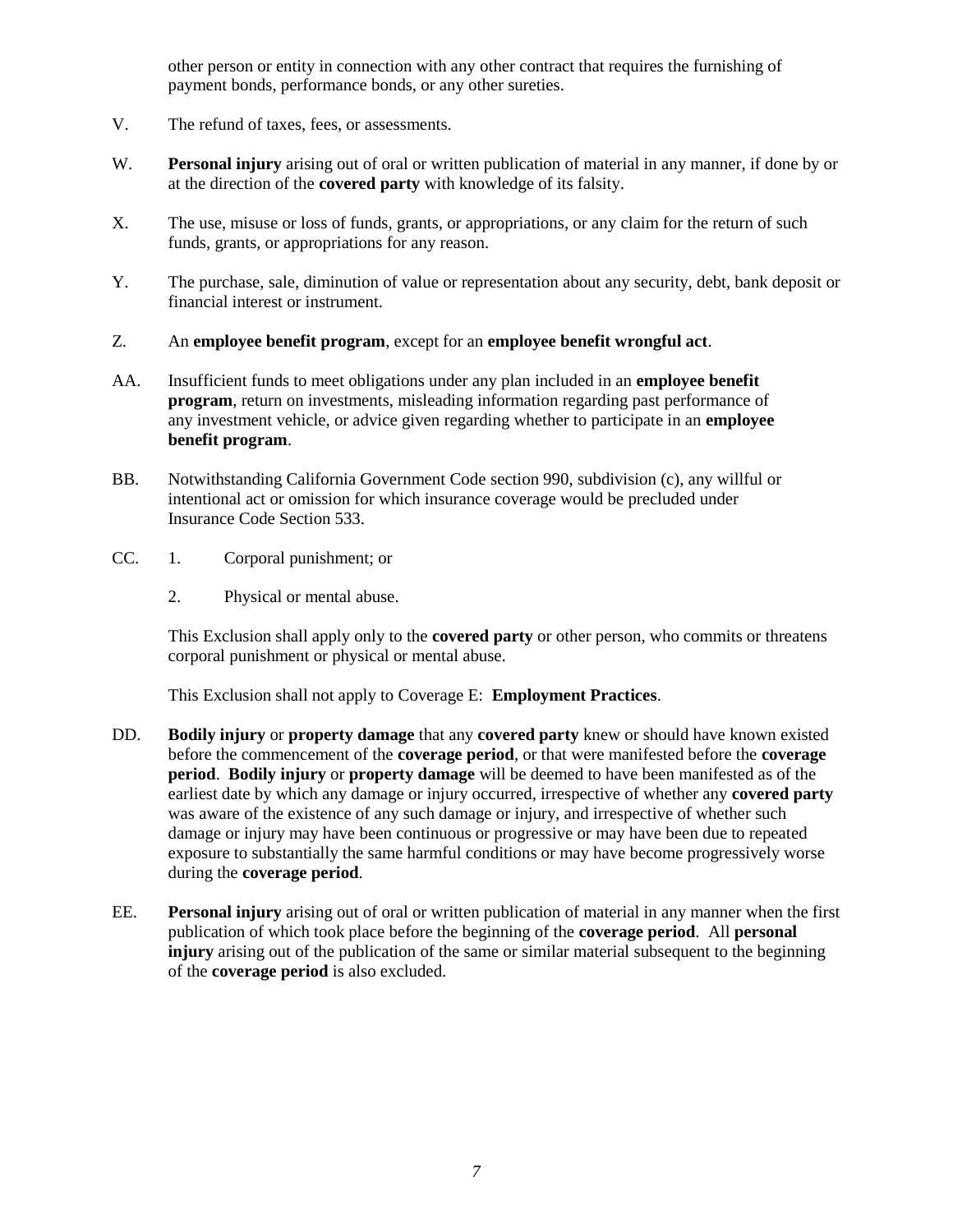- FF. The rendering of or failure to render any professional service other than by an **employee** who is one of the following, but only while rendering professional services of the type associated with that **employee's** description: a teacher or other educational professional; a nurse; a medical assistant; a speech therapist; a speech pathologist; a nutritionist; a psychologist; an audiologist; a physical therapist; an athletic trainer; an authorized law enforcement officer; a person qualified to administer epinephrine auto-injectors pursuant to California Education Code section 49414(b)(5); a person qualified to administer naloxone hydrochloride or another opioid antagonist pursuant to California Education Code section 49414.3(b)(5); a person authorized to provide emergency care to pupils with diabetes suffering from severe hypoglycemia pursuant to California Education Code section 49414.5; a person qualified to administer emergency medical assistance to pupils with epilepsy suffering from seizures in a manner consistent with that set forth in California Education Code section 49414(b)(5), governing the administration of emergency Epinephrine and the related provisions of Education Code section 49423; a person utilizing an automated external defibrillator pursuant to Education Code section 49417 in a manner consistent with that set forth in California Education Code section 49414(b)(5) and the related provisions of California Education Code section 49423; a person designated to assist in the administration of medicine to a pupil pursuant to California Education Code section 49423(a) and (b); or an attorney; however, this memorandum does not apply to **damages** sustained by a member arising out of the rendering or failure to render any professional service by an **employee** who is an attorney.
- GG. **Claims**, **suits**, **damages**, losses or any liability arising out of, caused by, resulting from, contributed to, aggravated by or concurrently caused in any way by any loss or liability alleged or imposed in connection with or for **inverse condemnation**, including any **claim** or **suit** alleging or any judgment or award imposing such liability even if the allegations of the **claim** or **suit** also assert, or the judgment or award also imposes, liability for the same **damages** or loss on other legal claims or theories, however stated, including but not limited to claims for trespass, nuisance, negligence or maintenance of a dangerous condition of public property.

This exclusion does not apply to liability for **inverse condemnation** arising directly out of physical injury to or destruction of tangible property which is neither expected nor intended from the standpoint of the **covered party**, except that (1) damage or loss due to a **covered party's**  knowing or deliberate inappropriate failure to routinely maintain, repair or replace any structure or improvement including, but not limited to, water lines, gas lines, electrical lines, sewer lines or other provisions for transmission or delivery of services will be deemed expected or intended within the meaning of this exclusion, and (2) no coverage is afforded for any nonphysical consequential **damages**, or for costs, expert fees, appraisal fees, engineering fees or attorneys' fees claimed by or awarded to a plaintiff in an **inverse condemnation suit**.

- HH. Statutory multiples of damages, civil fines, penalties or any other liability over and above actual damages, by whatever name called.
- II. Loss, destruction, damage or injury to electronic data. For the purposes of this Exclusion, "electronic data" includes but is not limited to information, facts or programs stored as or on, created or used on, or transmitted to or from computer software, including systems and applications software, hard or floppy disks, CD-ROMS, DVD-ROMS, tapes, drives, cells, data processing devices or any other media which are used with electronically controlled equipment.

### JJ. **Perfluoralkyl or polyfluoroalkyl substances** (PFAS) Exclusion

1. Ultimate Net Loss arising out of, resulting from, or in any way caused by or related to any actual, alleged or threatened discharge, disposal, escape, seepage, migration, release, or existence, ingestion, inhalation, absorption, exposure to, contact with, consumption or absorption of "perfluoroalkyl or polyfluoroalkyl substances (PFAS)" or materials containing "perfluoroalkyl or polyfluoroalkyl substances (PFAS)".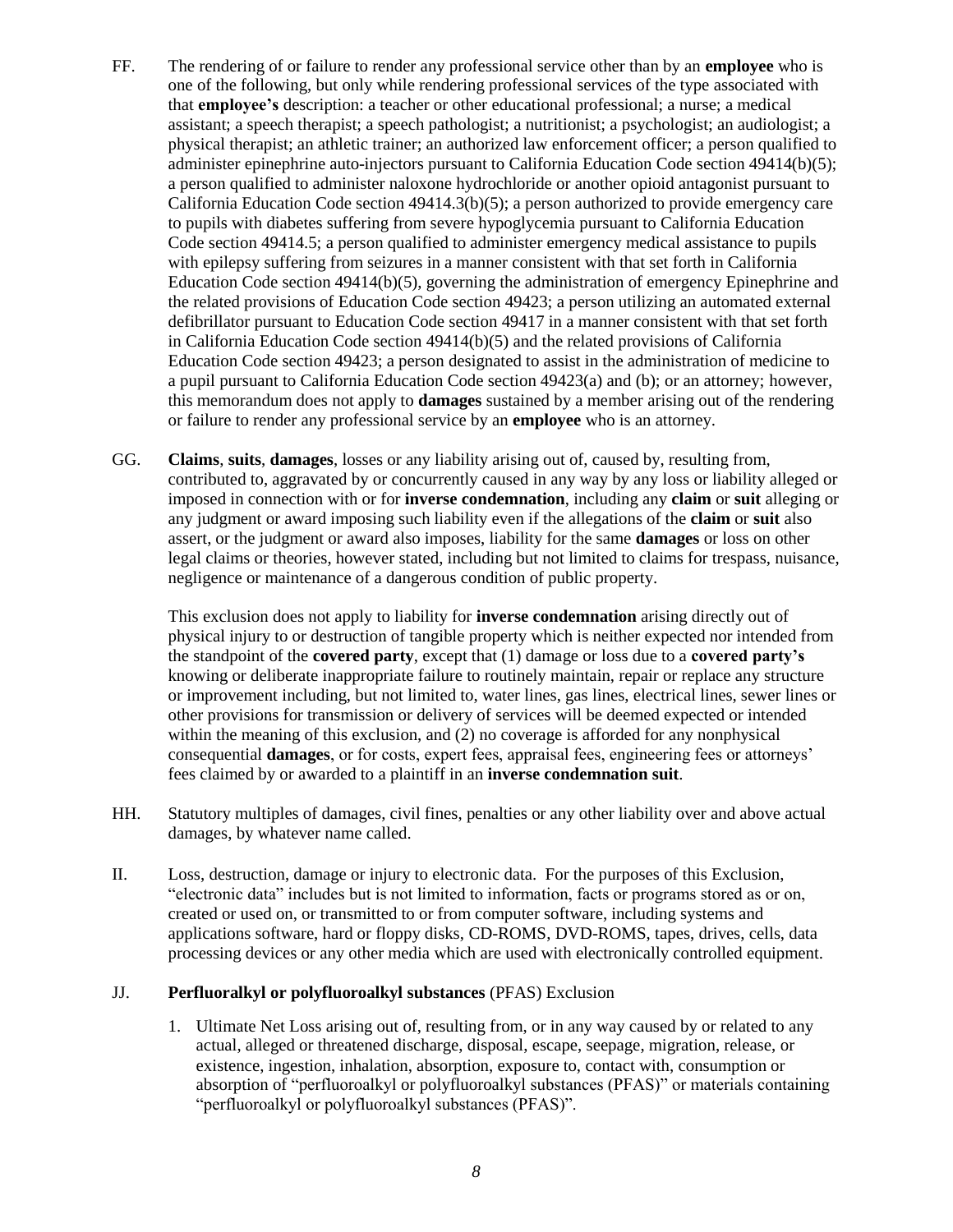- 2. Any loss, cost, expense, liability or other type of obligation arising out of or resulting from, or in any way related to, any:
- a. claim, suit, request, demand, directive, statutory or regulatory requirement, or order by or on behalf of any person, entity, or governmental authority that any insured or others test for, monitor, clean up, remove, contain, treat, detoxify, neutralize, or in any way respond to or assess the effects of "perfluoroalkyl or polyfluoroalkyl substances (PFAS)" or materials containing "perfluoroalkyl or polyfluoroalkyl substances (PFAS)"; or
- b. claim or suit by or on behalf of any person, entity, or governmental authority for damages or any other relief or remedy because of testing for, monitoring, cleaning up, removing, containing, treating, detoxifying, or neutralizing, or in any way responding to or assessing the effects of "perfluoroalkyl or polyfluoroalkyl substances (PFAS)" or materials containing "perfluoroalkyl or polyfluoroalkyl substances (PFAS)".
- KK. Cyber Exclusion
- 1. Ultimate Net Loss arising out of:
	- a. any access to or disclosure of any person's or organization's confidential or personal information, including patents, trade secrets, processing methods, customer lists, financial information, credit card information, health information or any other type of nonpublic, information; or
	- b. the loss of, loss of use of, damage to, corruption of, inability to access, or inability to manipulate Electronic Data.

This exclusion applies even if damages are claimed for notification costs, credit monitoring expenses, forensic expenses, public relations expenses or any other loss, cost or expense incurred by you or others arising out of that which is described in paragraph a. or b. above.

This exclusion is not applicable within the SISC self-insured retention as described under Section III – The Authority's **Limit of Liability**.

### Section VII -- Definitions

Boldface words and phrases have the special meanings given in this Section.

- A. **Administration**, with respect to an **employee benefit program**, means providing information to **employees** and beneficiaries with respect to program eligibility and scope; handling records in connection with the program (but not payroll records); and effecting, continuing or terminating an **employee's** participation in any benefit included in the program.
- B. **Agency** means any council, commission, agency, district, authority, board or similar public entity under the member's direction or control or on which the member's governing board sits as the governing body.

**Agency** includes student body organizations or auxiliary organizations formed and governed pursuant to Education Code sections 48930, 72670, or 76060.

**Agency** does not include an alumni, parent-teacher, teacher or similar organization.

C. **Automobile** means a land motor vehicle including, but not limited to, two-wheel, three-wheel and four-wheel vehicles, including trailers or semi-trailers. **Automobile** also means any motor vehicle designed, built for or used in any prearranged racing, speed, demolition, rally, or stunting activity.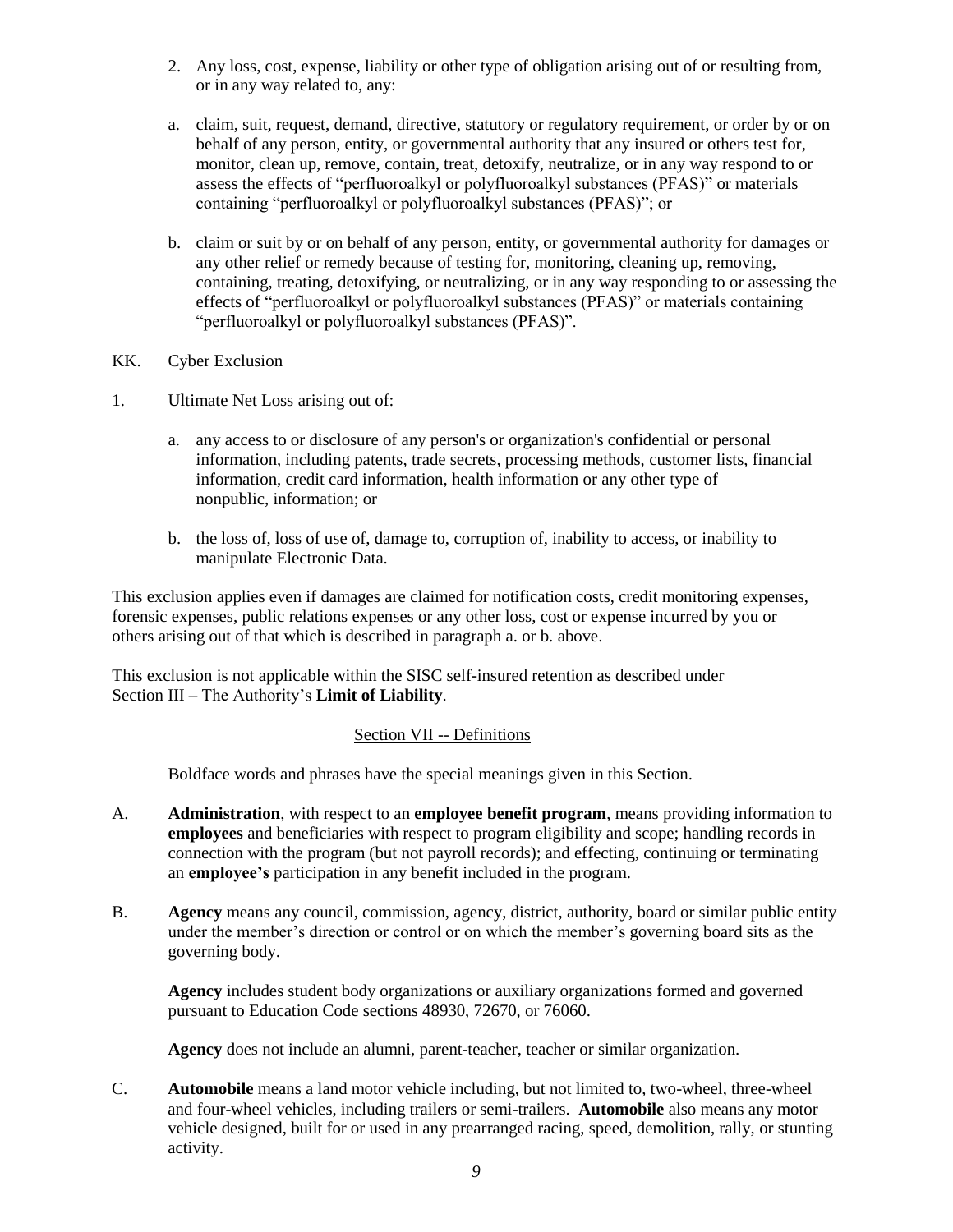This definition includes any type of land motor vehicle even if not subject to motor vehicle registration.

- D. **Aircraft** means a vehicle designed for the transport of persons or property principally in the air, including lighter-than-air, heavier-than-air, gliders, and rotor craft.
- E. **Back pay** means wages, overtime pay, salary or benefits allegedly earned and due to an **employee** or former **employee** but not paid.
- F. **Bodily injury** means bodily harm, sickness, disability or disease. **Bodily injury** shall also mean emotional distress, mental injury, mental anguish, humiliation, shock or death if resulting directly from bodily harm, sickness, disability or disease. **Bodily injury** shall include care and loss of services resulting at any time from bodily harm of any person or persons.
- G. **Claim** means a claim presented pursuant to Government Code section 910 et seq., a demand or a **suit** against a **covered party** to recover **damages** to which this **memorandum** applies, caused by a covered **occurrence**.

**Claim** shall also mean any demand or legal proceeding by an **employee** against a member or member's **agency** under Government Code section 996.4 for recovery of defense costs, including attorney fees, arising out of a **suit** for **damages** to which this **memorandum** applies, caused by a covered **occurrence**.

This Definition does not include criminal actions, administrative proceedings, or any court proceeding to affirm, modify or overrule an award of **damages** in an administrative proceeding.

#### H. **Covered contract** means:

- 1. A lease of premises;
- 2. A sidetrack agreement;
- 3. An easement or license agreement in connection with vehicle or pedestrian railroad crossings;
- 4. An indemnification of a municipality as required by ordinance;
- 5. An elevator maintenance agreement;
- 6. That part of any contract or agreement pertaining to school operations in which the member, member's **agency**, or **educational foundation** assumes the tort liability of another to pay damages because of **bodily injury** or **property damage** to a third person or organization, if the contract or agreement is made prior to the incidence of any such **bodily injury** or **property damage**. Tort liability means the liability that would be imposed by law in the absence of any contract or agreement.

A **covered contract** does not include that part of a contract or agreement:

- 1. That indemnifies an architect, designer, engineer or surveyor for **bodily injury** or **property damage** arising out of:
	- a. Preparing or failing to prepare or approve maps, drawings, plans, opinions, reports, surveys, change orders, or design specifications; or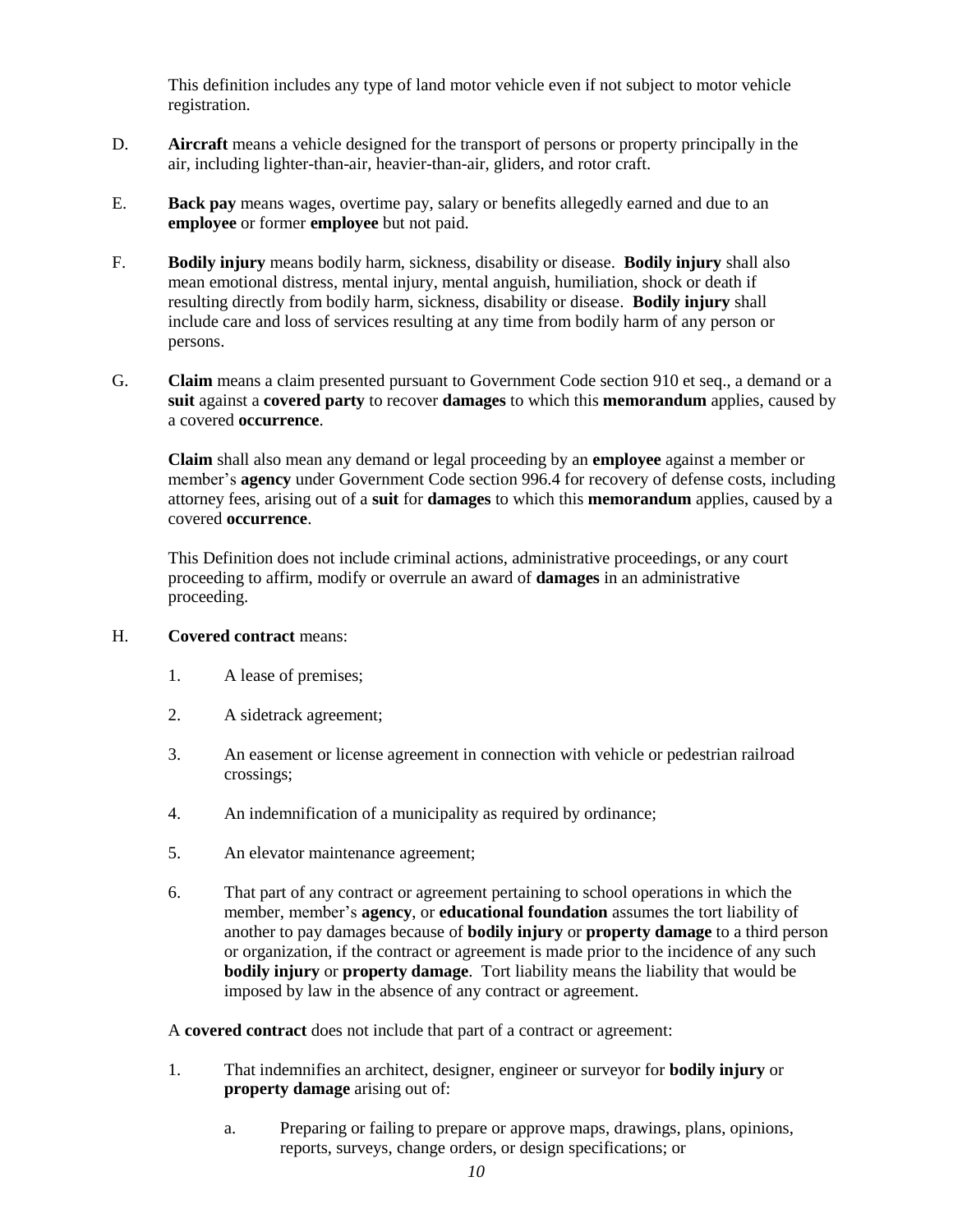- b. Giving directions or instructions or failing to give them, if that is the primary cause of injury or damage; or
- 2. That indemnifies any person or organization for damage by fire to premises rented or loaned to the **covered party**.
- I. **Coverage period** means the period stated in Item B of the Declarations unless shortened by earlier termination as provided in Section X.B.
- J. **Covered party** means any of those persons or entities designated as **covered parties** in Section V. A-E.
- K. **Damages** means money damages awarded to compensate for injury or loss.

**Damages** include court costs, interest, attorney fees and court awarded expenses not based on contract, but only to the extent awarded on a covered **claim**.

**Damages** does not include punitive damages; multiples of damages; injunctive relief: equitable relief; declaratory relief; restitutionary relief; disgorgement; job reinstatement; **back pay,** benefits due under any **employee benefit program**, costs or expenses incurred in accommodating any disabled person pursuant to the Americans with Disabilities Act of 1990 (ADA) or Government Code section 12940, et seq. (FEHA) or any similar state or federal law; or any liability for costs incurred in connection with any educational, sensitivity or other program, policy or seminar; amounts paid pursuant to any judgment, decree or agreement requiring actions to correct past discriminatory or other unlawful conduct or to establish practices or procedures designed to eliminate or prevent future discriminatory or other unlawful conduct; including as to all of the above, the cost of compliance therewith.

L. **Defense costs** means attorney and expert fees, costs and expenses incurred by the authority for the adjustment, investigation, defense or appeal of a **claim** or **suit**.

**Defense costs** include the premium for an appeal or similar bond. However, the authority shall not have any obligation to apply for or furnish any such bond or to provide any undertaking, guarantee or security for such bond.

- M. **Educational foundation** means a foundation for which the authority has received and approved an application for coverage pursuant to Endorsement No. 2 hereto.
- N. **Employee** means a past or present elected or appointed official, employee or volunteer of the member, member's **agency** or any **educational foundation** only while acting within the scope of his or her employment with, or duties for, the member or member's **agency**.

This Definition includes students (1) while acting solely within the scope of their duties while enrolled in curriculum to provide services to third parties; or (2) who serve in a supervised internship as part of their educational program, but only while completing course work required by the member, member's **agency** or **educational foundation**.

A referee or umpire compensated with student funds, or an authorized law enforcement officer who is employed by any law enforcement agency other than the member's own law enforcement agency is not an **employee**

O. **Employee benefit program** includes any employee benefit plan involving, but not limited to, the following: Group life insurance, group accident or health insurance, profit sharing plans, pension plans and stock subscription plans provided that no one other than an employee may subscribe to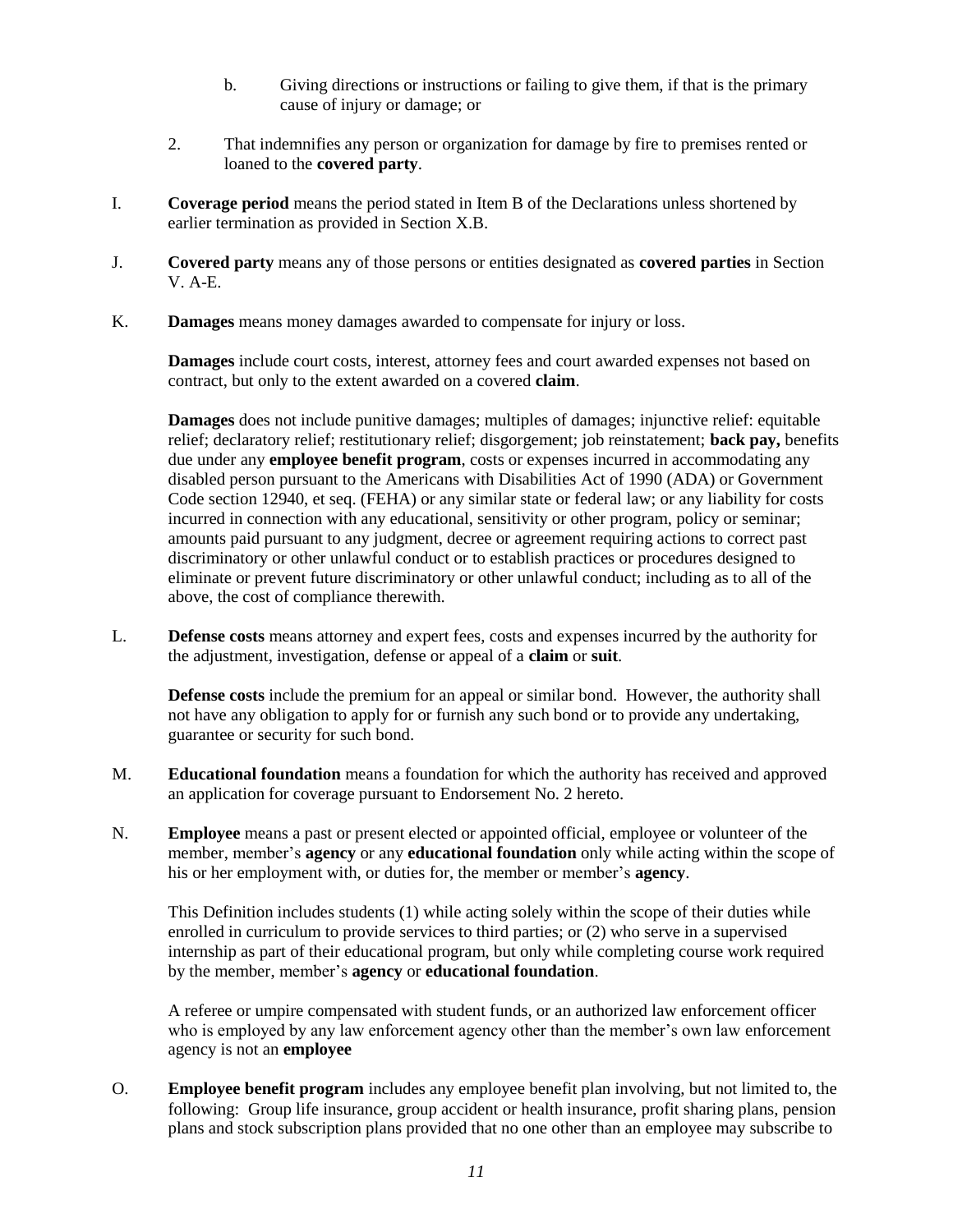such insurance or plans, unemployment insurance, social security benefits, workers' compensation and disability benefits.

- P. **Employee benefit wrongful act** means any actual or alleged negligent act error or omission in the administration of the **employee benefit program**.
- Q. **Employment practices** shall mean any of the following actual or alleged acts of a **covered party** against an employee or an applicant for employment:
	- 1. Wrongful dismissal, discharge or termination;
	- 2. Harassment;
	- 3. Discrimination (including but not limited to discrimination based upon age, gender, race, color, national origin, religion, sexual orientation or preference, pregnancy or disability);
	- 4. Retaliation or coercion;
	- 5. Employment related misrepresentations to an employee or applicant for employment with the member;
	- 6. Employment related libel, slander, humiliation, defamation or invasion of privacy;
	- 7. Failure to grant tenure.
- R. **Errors and omissions** means any actual or alleged misstatement or misleading statement, act, omission or neglect or breach of duty by a member, or its **employee** in the discharge of duties for the member or member's **agency** that does not result in **bodily injury** or **property damage.**
- S. **Fireworks** means devices containing chemicals that burn or explode with spectacular effect, commonly used at celebrations; a display of fireworks.
- T. **Fungus(i)** includes, and is not limited to, any of the plants or organisms belonging to the major group **fungi**, lacking chlorophyll, and including **molds,** rusts, mildews, smuts and mushrooms.
- U. **Hostile fire** means a fire that becomes uncontrollable or breaks out from where it was intended to be.
- V. **Inverse condemnation** means a **claim** by any person or entity under the California or United States Constitutions alleging that the member or member's **agency** has taken or damaged real, personal, tangible or intangible property for public use through any means without just compensation
- W. **Land subsidence** means the movement of land or earth, including, but not limited to, sinking or settling of land, earth movement, earth expansion and/or contraction, landslide, slipping, falling away, caving in, eroding, earth sinking, and earth rising or shifting or tilting.
- X. **Limit of liability** means the authority's maximum liability per **occurrence** for the member in the amount specified in Item C of the Declarations. **Defense costs** shall count toward the exhaustion of the **limit of liability**.
- Y. **Memorandum** means this Self-Insured Schools of California (SISC) **Memorandum** of Coverage and any endorsements attached to it.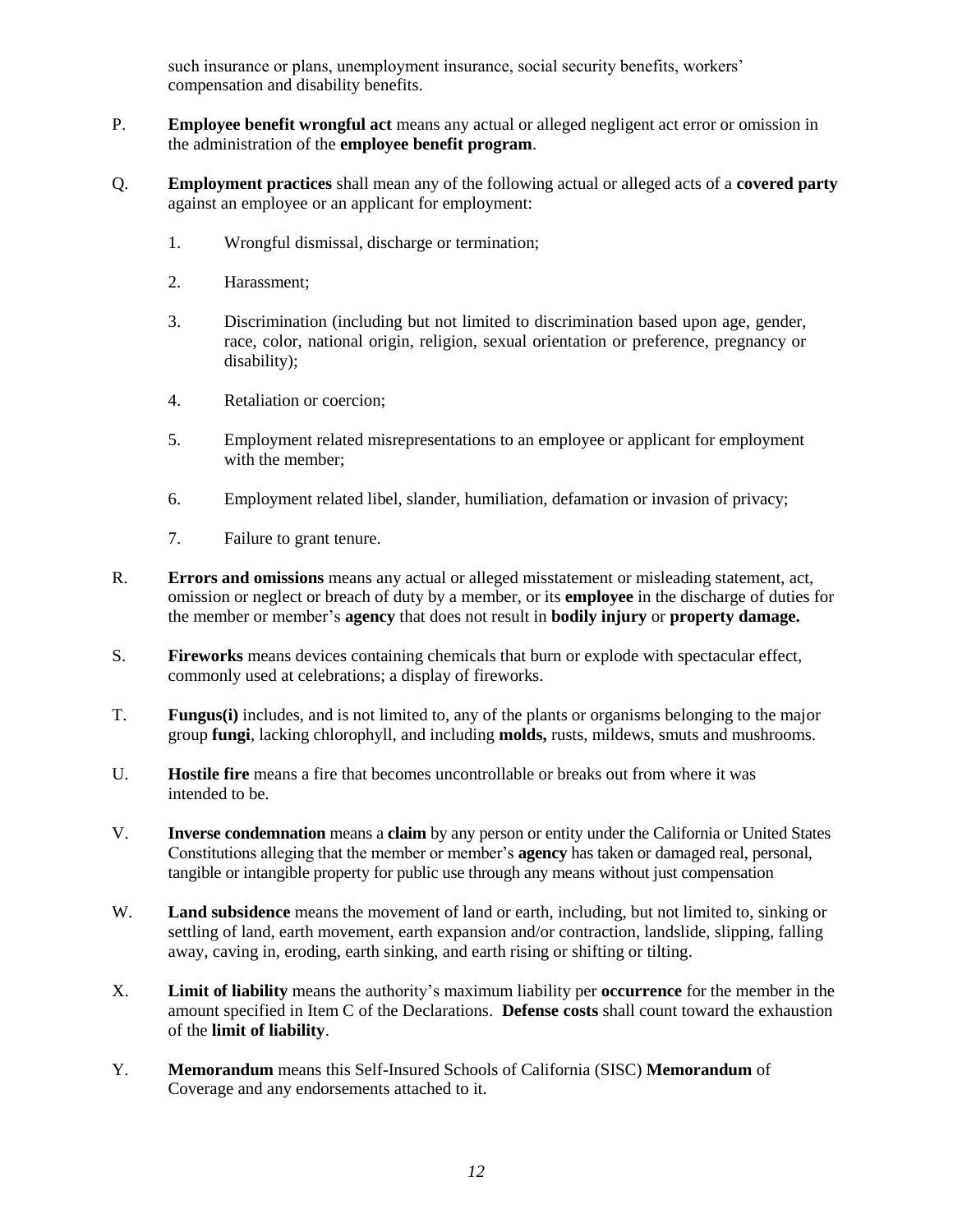### Z. **Mobile Equipment** means:

- 1. Specialized equipment such as bulldozers, power shovels, rollers, graders, scrapers, cranes, farm machinery, street sweepers, forklifts, pumps, generator air compressors, drills, or other similar equipment designed for use principally off public roads.
- 2. Vehicles designed for use principally off public roads.
- 3. Vehicles not required to be licensed.
- 4. Any type of two or three-wheel motorized vehicle.
- AA. **Mold(s**) includes, and is not limited to, any superficial growth produced on damp or decaying organic matter or on living organisms, and **fungi** that produce **mold(s)**.
- BB. **Occurrence** means:

With respect to Coverages A (**Bodily Injury**), B (**Property Damage**), C (**Errors And Omissions**), F (**Employee Benefit Wrongful Acts**) and G (**Liabilities relating to Education Code sections 35208 and Government Code sections 989 and 990**): An accident or event, including continuous or repeated exposure to conditions which results in injury or damage during the **coverage period** to which this **memorandum** applies; provided such injury or damage is neither expected nor intended from the standpoint of the **covered party**.

With respect to Coverages D (**Personal Injury**) and E (**Employment Practices**): An offense described in the Definition of **personal injury** or **employment practices** that, during the **coverage period**, results in injury or damage to which this **memorandum** applies.

Assaults, batteries, or use of excessive force are not an **occurrence** unless committed by or at the direction of the **covered party** or for the purpose of protection of persons or property.

### CC. "**Perfluoroalkyl or polyfluoroalkyl substances** (PFAS)" means any of the following:

- 1. Perfluorooctanoic acid (PFOA), a chemical compound described as:
	- a. C8HF15O2,
	- b. F-CF2-CF2-CF2-CF2-CF2-CF2-CF2-C(=O(O))-H, or
	- c. 2,2,3,3,4,4,5,5,6,6,7,7,8,8,8-pentadecafluorooctanoic acid-PFOA;
- 2. Perfluorooctane sulfonic acid (PFOS), a chemical compound described as
	- a. C8HF17O3S,
	- b. F-CF2-CF2-CF2-CF2-CF2-CF2-CF2-CF2-S(=O(=O)(O))-H, or
	- c. 1,1,2,2,3,3,4,4,5,5,6,6,7,7,8,8,8-heptadecafluorooctanesulfonic acid-PFOS;
- 3. Any PFAS replacement related materials, including but not limited to Gen-X, a chemical compound described as:
	- a. C6H4F11NO3,
	- b. Ammonium perfluoro (2-methyl-3-oxahexanoate),
	- c. C3 Dimer Acid,
	- d. hexafluoropropylene oxide dimer acid, or
	- e. HFPO Dimer Acid;
- 4. PFOA or PFOS salts, PFAS-related compounds, or any substances which degrade to PFOA or PFOS; or
- 5. Any PFAS, PFOA, or PFOS identified at any time as a Persistent Organic Pollutant (POP) in Annex A (Elimination), Annex B (Restriction), or Annex C (Unintentional production) in the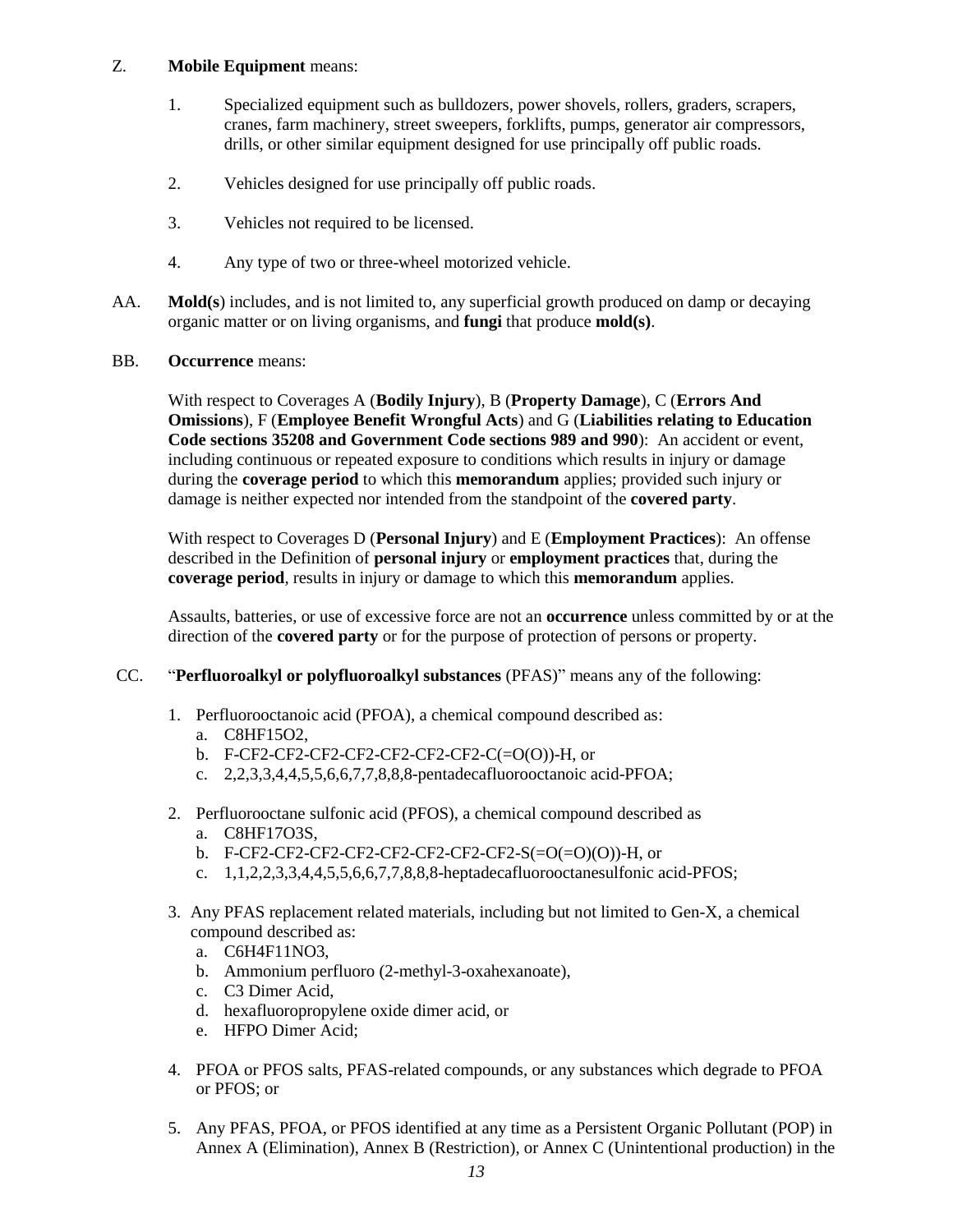Stockholm Convention on Persistent Organic Pollutants as ratified by the United States of America and administered by the United States Environmental Protection Agency (USEPA)

by whatever name manufactured, formulated, sold or distributed.

### DD. **Personal injury** means:

- 1. False arrest, detention, or imprisonment, or malicious prosecution;
- 2. Publication or utterance of material that slanders or libels a person or organization or disparages a person's or organization's goods, products or services, or infringement of copyright, title or slogan, or oral or written publication of material that violates a person's right of privacy;
- 3. Misappropriation of advertising ideas or style of doing business;
- 4. Wrongful entry or eviction or other invasion of the right of private occupancy;
- 5. Violation of civil rights or discrimination (including but not limited to discrimination based upon age, gender, race, color, national origin, religion, sexual orientation or preference, pregnancy or disability), other than **employment practices**, not intentionally committed by or at the direction of the **covered party**.
- EE. **Pollutants** mean any solid, liquid, gaseous, or thermal irritant or contaminant, including smoke, vapor, soot, fumes, acids, alkalis, chemicals and **waste**. **Waste** includes materials to be recycled, reconditioned, or reclaimed. The term **pollutants** as used herein is not defined to mean potable water or agricultural water or water furnished to commercial users. Pollutants shall not include smoke, soot or fumes from a **hostile fire**.

### FF. **Property damage** means:

- 1. Physical injury to or destruction of tangible property which occurs during the term of coverage, including the loss of use thereof at any time resulting therefrom.
- 2. Loss of use of tangible property which has not been physically injured or destroyed, provided such loss of use is caused by an **occurrence** during the term of coverage.
- GG. **Spore(s)** means any dormant or reproductive body produced by or arising or emanating out of any **fungus(i)**, **mold(s)**, mildew, plants, organisms or microorganisms.
- HH. **Suit** means a Civil Action or Special Proceeding under Code of Civil Procedure sections 22 and 23, and any similar federal court proceedings, seeking the recovery of **damages** to which this **memorandum** applies, caused by an **occurrence**.
- II. **Watercraft** means a vessel more than twenty-five (25) feet in length designed to transport persons or property in or through water.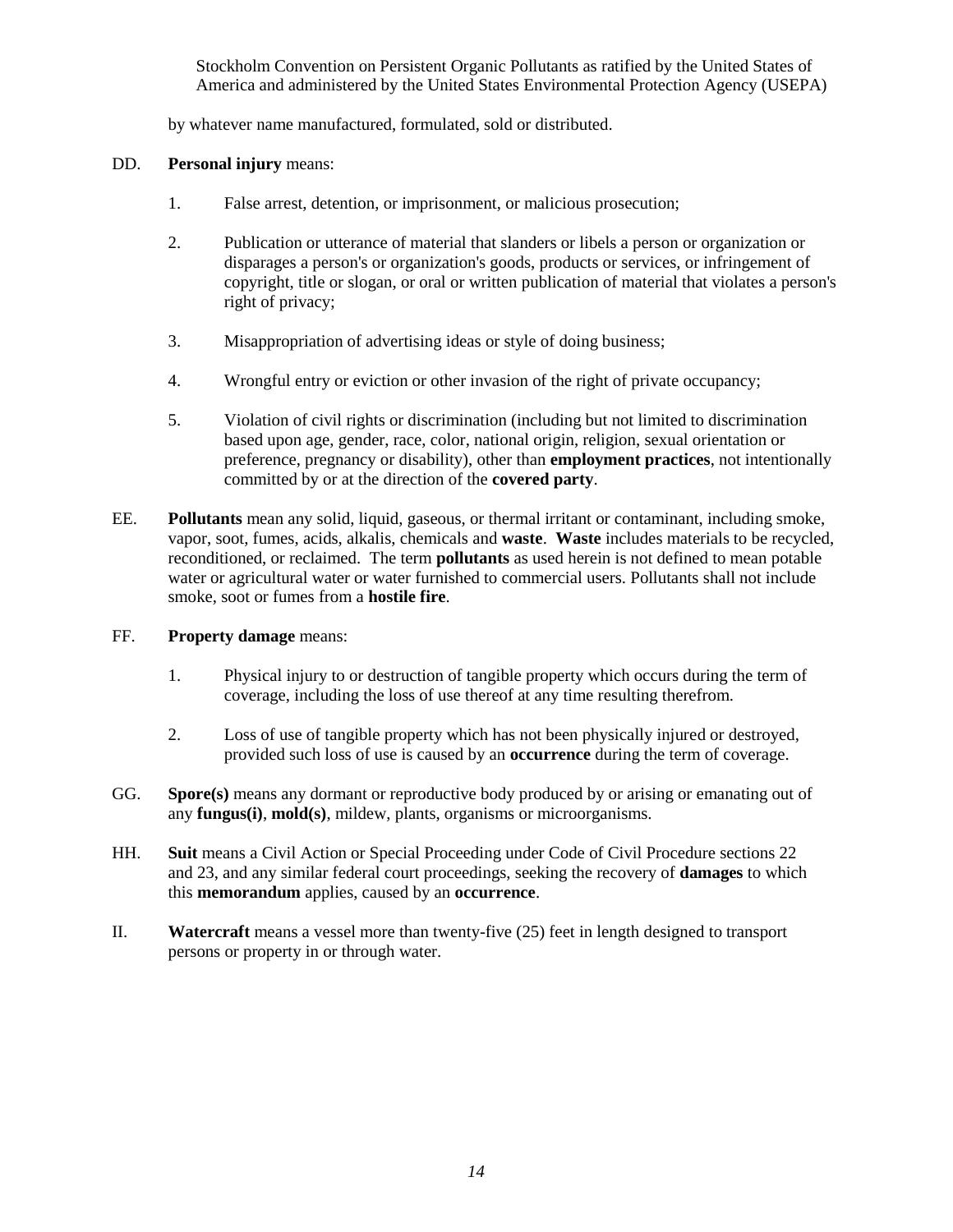- JJ. The following definitions are applicable only to Exclusion O above:
	- 1. **Hazardous properties** include radioactive, toxic, or explosive properties.
	- 2. **Nuclear facility** means:
		- a. Any **nuclear reactor**;
		- b. Any equipment or device designed or used for (1) separating the isotopes of uranium or plutonium, (2) processing or utilizing **spent fuel**, or (3) handling, processing or packaging **waste**;
		- c. Any equipment or device used for the processing, fabricating or alloying of special **nuclear material** if at any time the total amount of such material in the custody of the **covered party** at the premises where such equipment or device is located consists of or contains more than 25 grams of plutonium or uranium 233 or any combination thereof, or more than 250 grams of uranium 235;
		- d. Any structure, basin, excavation, premises or place prepared or used for the storage or disposal of **waste** and includes the site on which any of the foregoing is located, all operations conducted on such site and all premises used for such operations.
	- 3. **Nuclear material** means **source material**, **special nuclear material**, or **byproduct material**.
	- 4. **Nuclear reactor** means any apparatus designed or used to sustain nuclear fission in a self-supporting chain reaction or to contain a critical mass of fissionable material.
	- 5. **Source material**, **special nuclear material**, and **byproduct material** have the meanings given them in the Atomic Energy Act of 1954 or in any law amendatory thereof.
	- 6. **Spent fuel** means fuel element or fuel component, solid or liquid, which has been used or exposed to radiation in a nuclear reactor.
	- 7. **Waste** means any waste material, (a) containing a byproduct material; and (b) resulting from the operation by any person or organization of any nuclear facility included within the definition of nuclear facility under paragraph (a) or (b) of Definition (2), above.
	- 8. With respect to injury to or destruction of property, the word injury or destruction includes all forms of radioactive contamination of property

### KK. **Organic pathogen** means any:

- 1. Bacteria; mildew, mold or other fungi; other microorganisms; or mycotoxins, spores or other by-products of any of the foregoing;
- 2. Viruses or other pathogens (whether or not a microorganism); or
- 3. Colony or group of any of the foregoing.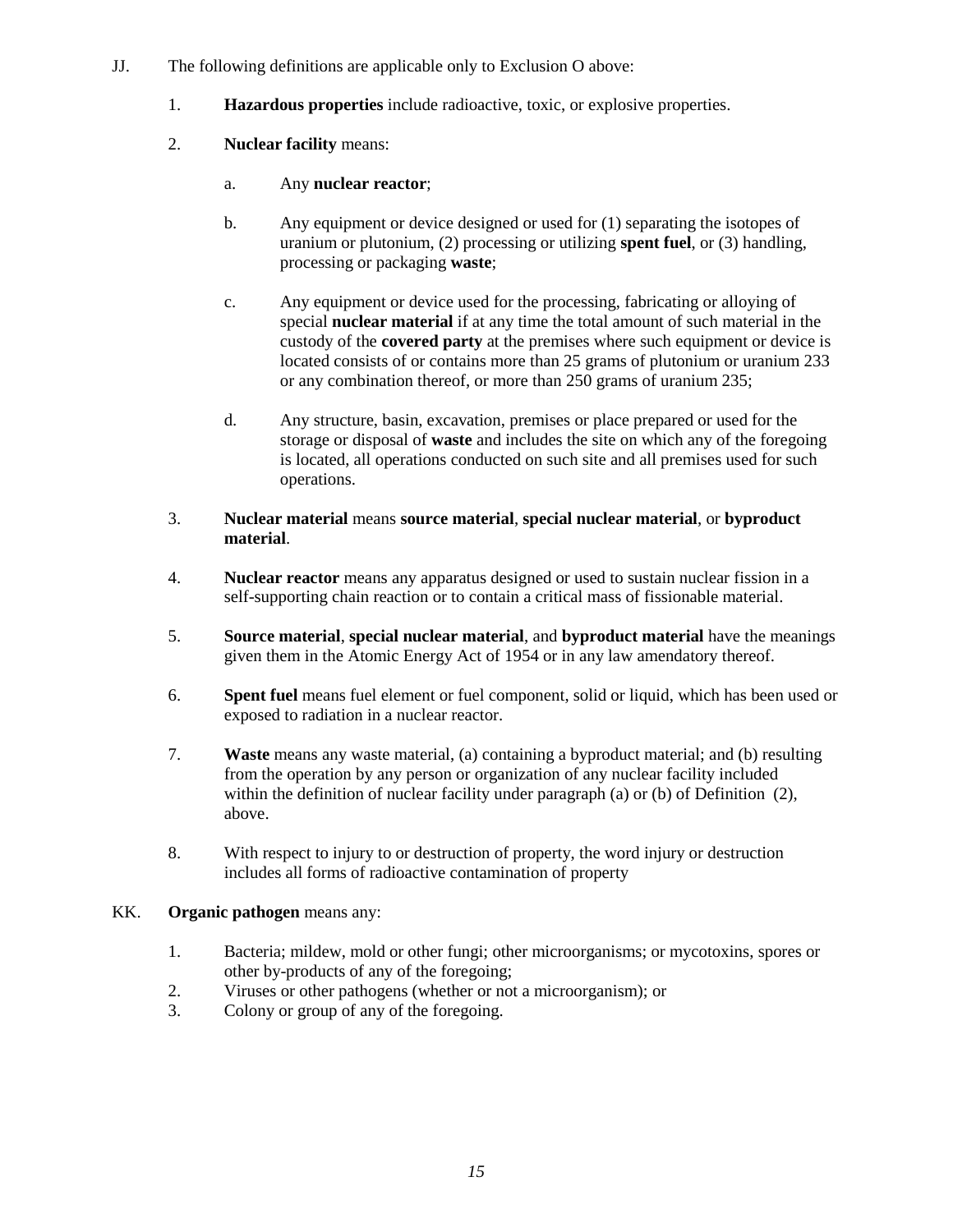### Section VIII – Student **Accident** Coverage

As respects the coverage provided by this **memorandum** of coverage, the authority shall pay the expenses for medical and surgical relief, as shall be medically necessary or advisable and reasonably incurred and approved by the **covered party** for medical and surgical relief for **bodily injury** to regularly enrolled students on account of an *accident*, including:

- A. Paying for medical services commenced within 30 days in the treatment of bodily injury sustained by regularly enrolled students while this **memorandum** of coverage is in force;
- B. Reimbursing the covered party for all such expenses which the covered party incurs at the specific request of the authority;

Subject to the following conditions:

- 1. The limit of liability which the authority will pay for medical services or reimburse to the covered party for such services is \$2,500.00 per student for any one accident.
- 2. Coverage is provided for reasonable and customary medical services and supplies, which means:
- a. The amount usually charged by the provider of the service; or
- b. The prevailing charges made in the geographical area by those of similar professional standing; or
- c. If the usual and customary charges for medical services and supplies cannot be easily determined, the authority will determine to what extent the charge is reasonable by taking into account:
	- (1) The complexity of services involved;
	- (2) The degree of professional skill required; and
	- (3) Other pertinent factors.
- 3. Coverage is provided to regularly enrolled students only while they are:
- a. In or on school grounds or contracted facilities for regular school attendance or for scheduled summer sessions; or
- b. Traveling to or from school in transportation owned or operated by or on behalf of the **covered party**; or
- c. Participating in activities which are sponsored and supervised by the **covered party**; or
- d. Practicing for or participation in school-time and interscholastic athletics except tackle football; or
- e. Attending extended daycare programs on the school premises and operated exclusively by the covered party for its students; or
- f. Traveling to and from activities sponsored by the **covered party** on transportation owned or operated by or on behalf of the **covered party**; or
- g. Participating in board approved clubs sponsored by the **covered party**, including travel to and from such activities if such travel is on transportation owned or operated by or on behalf of the **covered party**.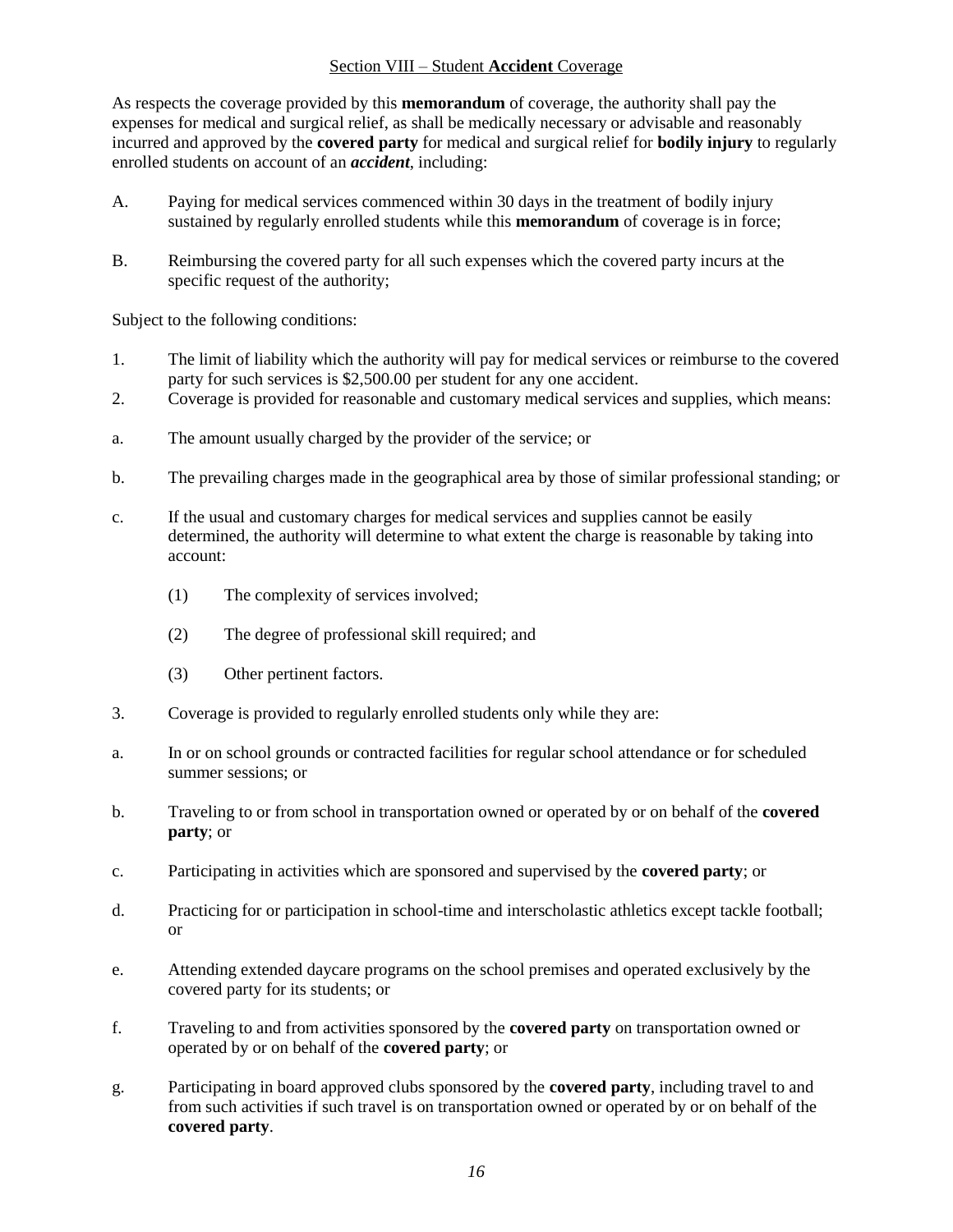If the authority makes payment under this student accident coverage for medical treatment for a student who asserts a claim against the **covered party** for damages arising out of the *accident* which caused the injury, the **covered party** (or the authority on its behalf) shall be entitled to offset against all amounts so paid, and to deduct from any proceeds payable in the disposition of, such student's claim against the **covered party**.

In the event of any payment by the authority under this **memorandum** of coverage, the authority shall be subrogated and otherwise entitled to all rights of recovery therefore against any person or organization and the covered party shall execute and deliver all instruments and papers and do whatever else is necessary to transfer and secure such rights to the authority, and to assist the authority in perfecting and pursuing such rights. The covered party shall do nothing at any time to prejudice such rights.

- D. Coverage under this section is applicable for a period of 52 weeks from the date of *accident* and applies to *accidents* which occur during the benefit period in the United States of America and Canada.
- E. Coverage under this section shall only be payable to the extent that the expenses incurred for any one *accident* exceed the limit of, are less than the deductible of, or are not covered by, other insurance available to the student from any other source.
- F. Coverage under this section is provided only for student *accidents* occurring in the United States of America and Canada.
- G. There is no coverage under this section for:
	- 1. Disease or illness;
	- 2. Participation in the practice or play of tackle football;
	- 3. Self-inflicted injury or injuries;
	- 4. Orthodontics (braces or retainers) for any reason or damage to or loss of orthodontics or retainers.
	- 5. Artificial aids such as eyeglasses, contact lenses, hearing aids, or refraction examinations or prescriptions for the same, except for prism glasses prescribed as a result of an *accident* to which this coverage applies.
	- 6. Services or treatment rendered by a physician, nurse or any other person who is: (a) employed or retained by the covered party or (b) a member of the student's immediate family;
	- 7. Injury sustained where the covered party is the operator of any motorized vehicle;
	- 8. Injury sustained in the course of work while job shadowing or working for wages or profit;
	- 9. Injury from any poison, gas, fumes voluntarily taken, administered, absorbed, or inhaled; or while being intoxicated, or from the use of controlled substance or drug unless the drug is prescribed by a physician
	- 10. Injury due to war, act of war, taking part in a riot or from fighting (except in selfdefense); or
	- 11. Injury sustained from any act or forbearance to act by the student while he or she is committing or attempting to commit a felony.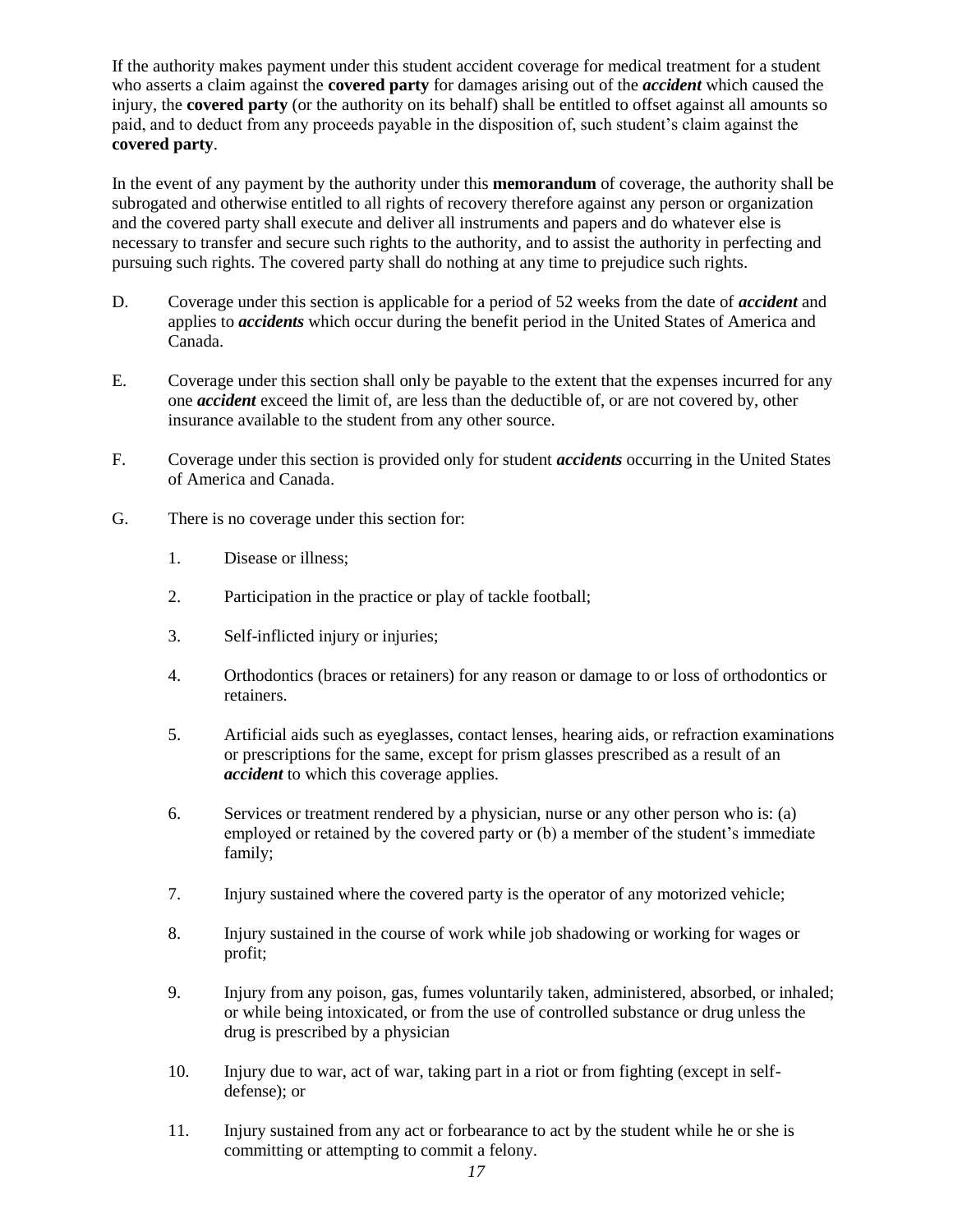- 12. Injury sustained while (or participating in) ballooning, bob-sledding, boxing, bungee jumping, flight in an ultra-light aircraft, glider flying, hang gliding, martial arts, parachuting, parasailing, riding in a rodeo, roller blading, sail-planing, scuba diving, shooting firearms, skydiving or surfing of any kind.
- 13. Injury where the student is attending, as a spectator, a non-required, after-regular-schoolhours, school sponsored activity including but not limited to back to school nights, dances, open houses and sports activities.
- H Non-surgical services by a medical practitioner:

When treatment involves physiotherapy, diathermy, heat treatment, manipulation, massage or other modalities, the maximum number of covered visits per *accident* is fifteen (15).

I. Definitions for student *accident* coverage:

*Accident* means an event which occurs during the term of coverage which results in bodily injury including death resulting therefrom, sustained as a result of a specific unexpected incident which is neither expected nor intended from the standpoint of the covered party*.*

J. The amount payable under this coverage is in addition to the applicable limit of liability stated in the declarations.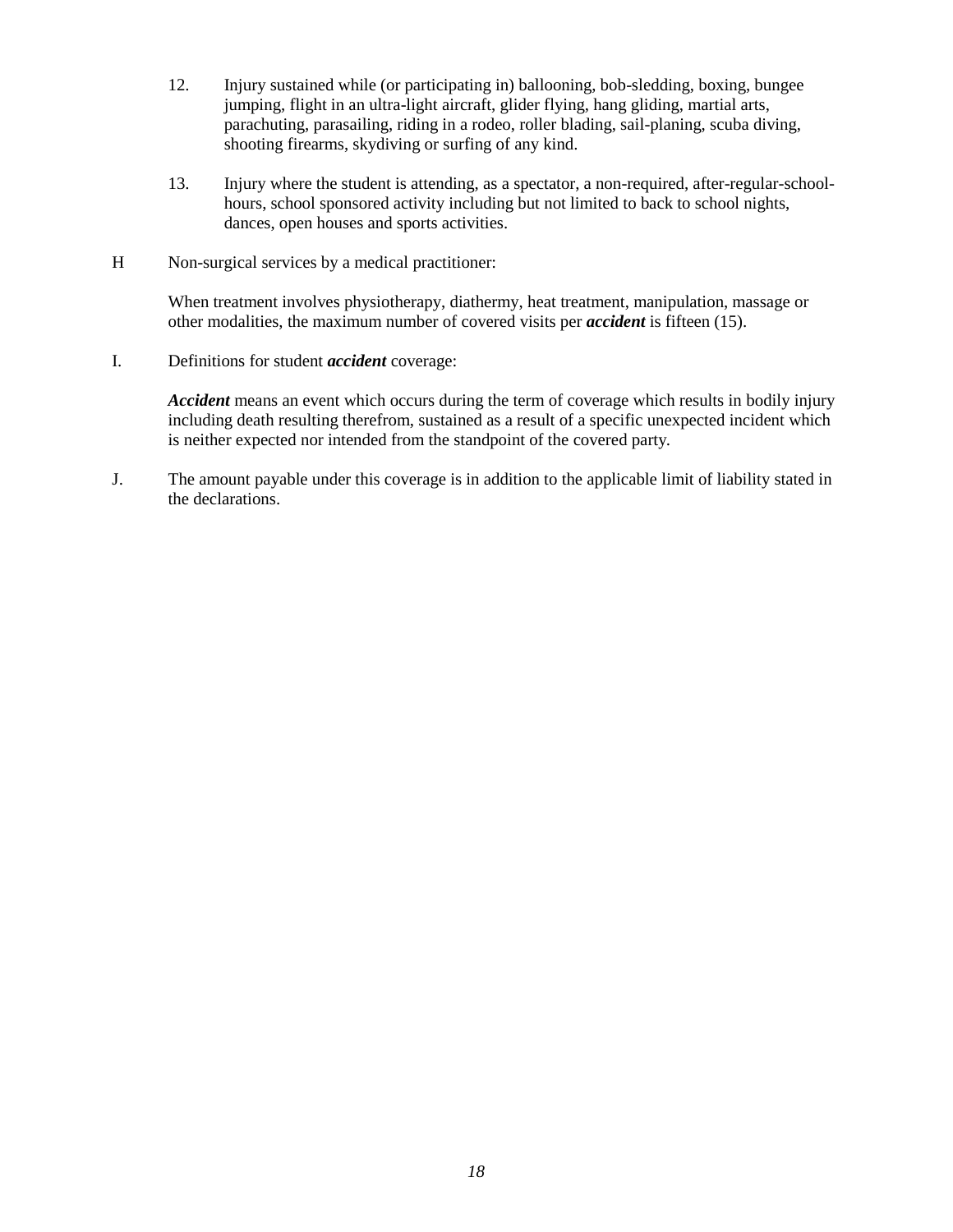### Section IX -- Duties in the Event of **Occurrence**, **Claim** or **Suit**

- A. The **covered party** must immediately notify the authority of any **occurrence** which may result in a claim. Such notice should include:
	- 1. How, when and where the **occurrence** took place; and
	- 2. The names and addresses of any injured persons and witnesses;
	- 3. The nature and/or location of any injury or damage arising out of the **occurrence**.
- B. If a claim or suit is brought against the **covered party**, the authority must be provided with prompt written notice of such claim or suit. Written notice must include:
	- 1. Any formal or verified claim;
	- 2. Any demand, notice, summons, complaint or cross-complaint (including amended and supplemental complaints), or other legal papers.
- C. In order to assist the authority in the handling of any claim or suit in the protection of the **covered party's** interests, the **covered party** must:
	- 1. Cooperate with the authority in the handling, settlement or defense of any claim or suit, and keep the authority fully informed as to the status and progress of any claim or suit for which the **covered party** seeks coverage hereunder;
	- 2. Authorize the authority to obtain records and other information which the authority requires in the handling, settlement or defense of any claim or suit;
	- 3. Assist the authority in the enforcement of any right against any person or organization which may be liable to the **covered party** because of injury or damage to which this coverage may also apply;
	- 4. As often as the authority reasonably requires, submit to an interview, recorded statement, or separate examination under oath.
- D. No **covered party** will, except at its own expense, voluntarily make any payment, assume any obligation or incur any expense except as may be required for medical expenses under student accident coverage (Section VIII) without the prior consent of the authority.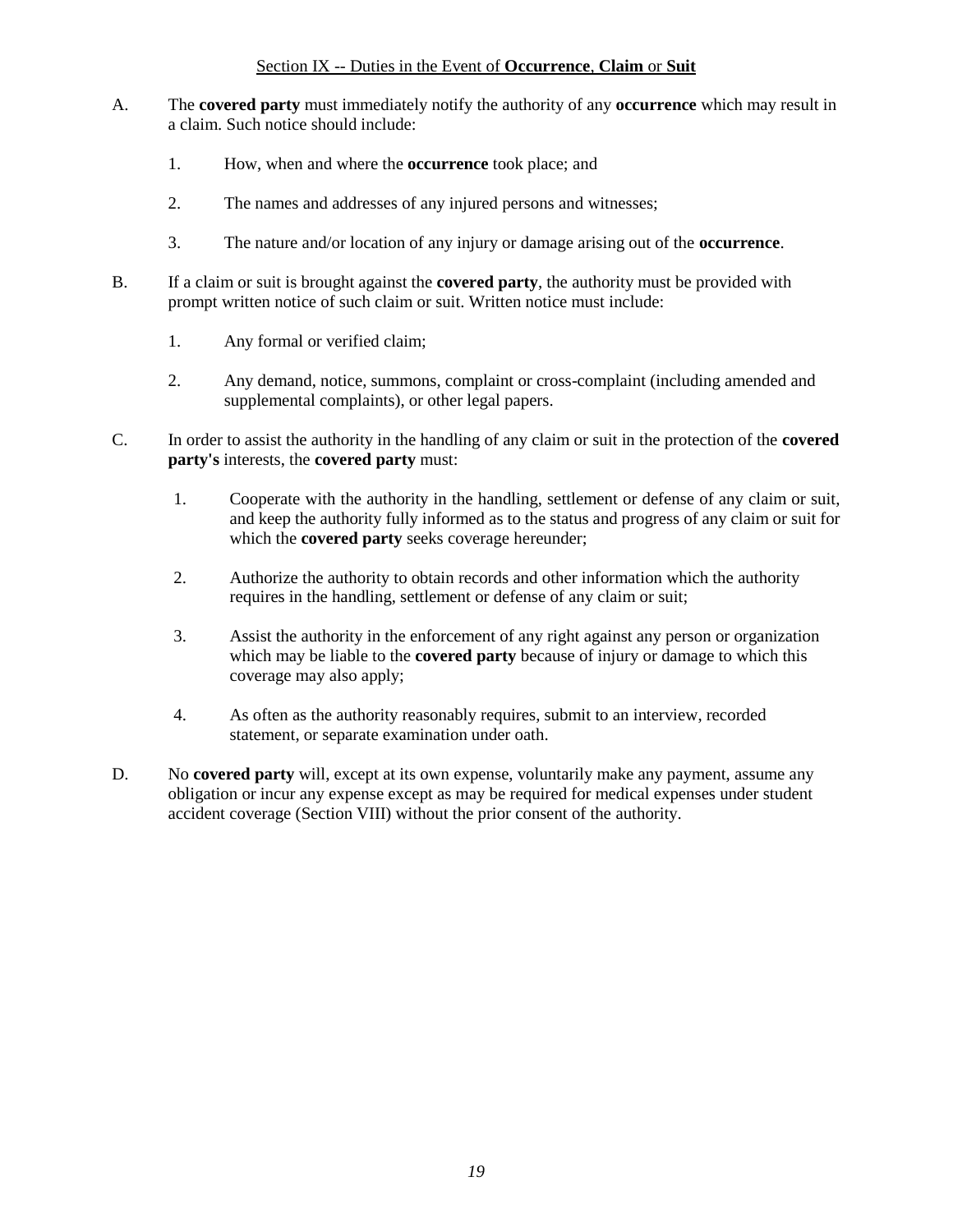### Section  $X -$  Conditions

- A. Premium payment: The annual premium payment shall be due and payable upon presentation to the member by the authority, and shall be based upon rates established by the **authority** in effect at the inception of this **memorandum** of coverage and on each subsequent anniversary. The authority shall not be required to perform any obligation under this **memorandum** of coverage if the premium payment is not timely paid in full to the authority by the member.
- B. Termination: This **memorandum**, and all coverages provided thereby, may be terminated at any time in accordance with the bylaws of the authority.
- C. Statutory provisions: Terms of the **memorandum** which are in conflict with the statutes of the State of California are amended to conform to such statutes.
- D. Arbitration:
	- 1. In the event that a question or dispute arises between the authority and a **covered party** concerning the applicability of the coverage provided by this **memorandum** to an **occurrence** or **claim** against the **covered party**, the **covered party** or the authority may make a written request for arbitration. When such a request is made, arbitration, as provided herein, shall be a condition precedent to the filing of any civil action concerning or in any way arising out of such question or dispute.
	- 2. Upon written request of any party, each party shall choose an arbitrator and the two chosen shall select a third arbitrator (judge). If either party refuses or neglects to appoint an arbitrator within thirty (30) days after receipt of the written request for arbitration, the requesting party may appoint a second arbitrator. All arbitrators appointed by any party shall be disinterested persons experienced and knowledgeable in the field of insurance or Joint Powers Authorities and in all cases shall be disinterested in the outcome of the arbitration. If the two arbitrators fail to agree on the selection of a third arbitrator (judge) within thirty (30) days of their appointment, the **covered party** shall petition JAMS, Sacramento, California to appoint the third arbitrator (judge). If the JAMS, Sacramento office fails to appoint the third arbitrator (judge) within thirty (30) days after it has been requested to do so, either party may request the Superior Court of the State of California, County of Sacramento, to appoint the third arbitrator pursuant to California Code of Civil Procedure § 1281.6. The third arbitrator (judge) shall be a retired justice or judge of the California Supreme Court, the California Court of Appeal, the California Superior Court, the United States District Court, Northern, Eastern, Central or Southern Districts of the California or of the Ninth Circuit Court of Appeal, who is experienced and knowledgeable in the field of insurance or Joint Powers Authorities. Each party will bear the expenses it incurs, and the **covered party** and the authority will bear the expense of the third arbitrator equally.

Local rules of law as to procedure and evidence will apply. A decision agreed to by two (2) of the arbitrators will constitute a determination of the matter in question or dispute.

3. No action shall lie against the authority unless, as a condition precedent thereto, the **covered party** shall have fully complied with all the terms of this **memorandum**; nor until the amount of the **covered party**'s obligation to pay the claim of a third party shall have been finally determined either by judgment against the **covered party**, after actual trial, or by written agreement of the **covered party**, the claimant, and the authority. Said judgment shall not be deemed final, if an appeal is filed therefrom, until the suit shall have been finally determined on appeal. Any person or organization, or the legal representative thereof, who has secured such judgment or written agreement, shall thereafter be entitled to recover under this **memorandum** to the extent of the coverage afforded by this **memorandum**.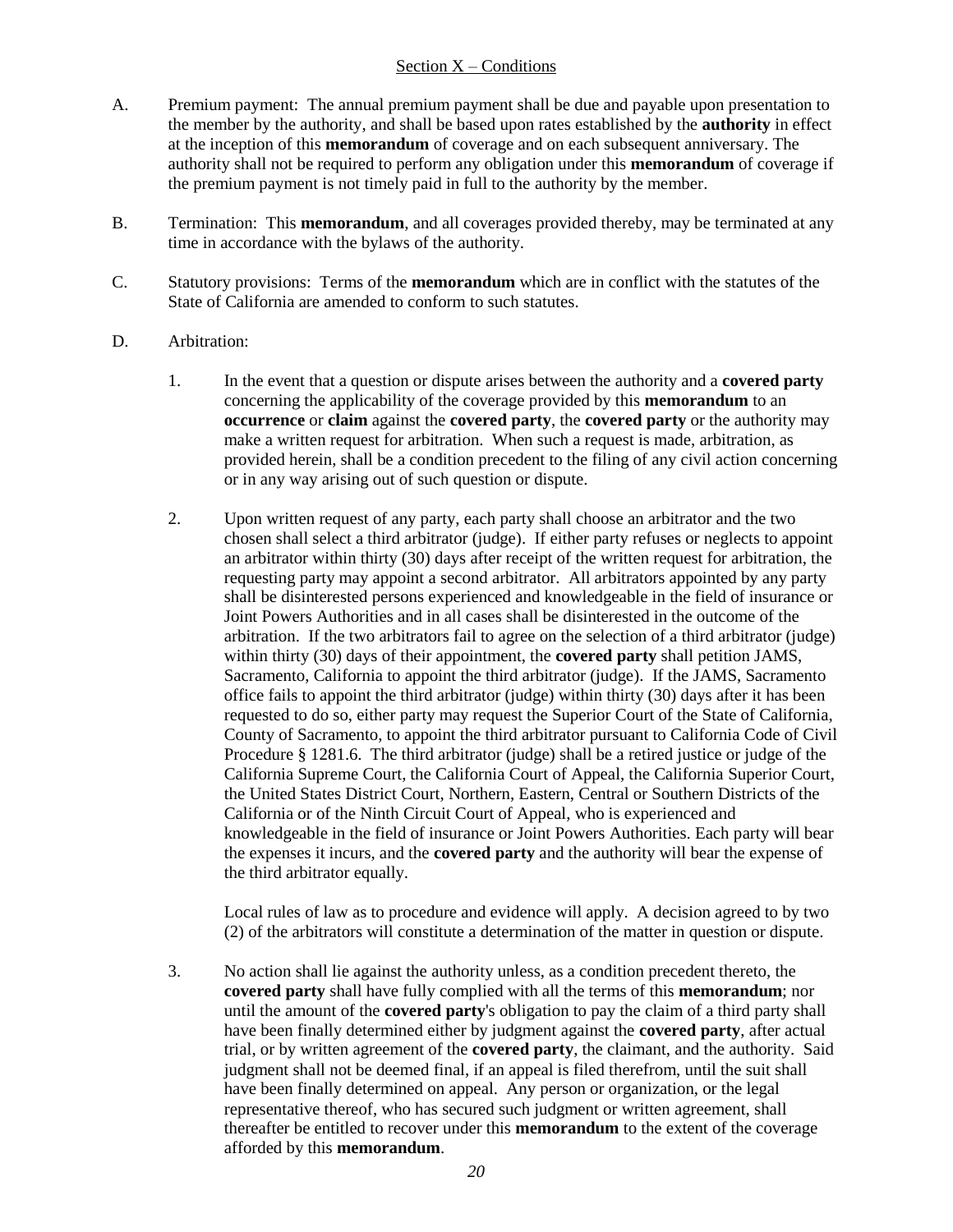Nothing contained in this **memorandum** shall give any person or organization any right to bring an action against the authority or to join the authority as a co-defendant in any action against the **covered party** to determine such **covered party**'s liability.

C. Insurance: When this coverage form and any other coverage form or policy covers an accident, the authority's coverage shall be excess over any other such insurance or coverage, whether primary, excess, contingent, or on any other basis; provided such other insurance or coverage is not written specifically to apply as excess over the coverage provided by this **memorandum**.

When this coverage is excess, the **authority** shall have no duty to defend the insured against any **claim** or **suit** if any other coverage or insurer has a duty to defend the member against the that **claim**  or **suit**.

When the coverage provided by this **memorandum** is excess, the **authority** shall pay only its share of the loss, if any, that exceeds the sum of the total amount that all such other insurance or coverage forms would pay for the loss in the absence of the coverage provided by this **memorandum**.

D. Subrogation: In the event of any payment of money made by the authority under this **memorandum**, the authority shall be subrogated and otherwise entitled to all rights of recovery therefore against any person or organization and the **covered party** shall execute and deliver all instruments and papers and do whatever else is necessary to transfer and secure such rights to the authority, and to assist the authority in perfecting and pursuing such rights. The **covered party** shall do nothing at any time to prejudice such rights.

Any recoveries shall be applied as follows:

- 1. Any interests, including that of **covered party**, that have been paid in an amount in excess of payment made by authority under this **memorandum** will be reimbursed first;
- 2. The authority shall then be reimbursed up to the amount authority has paid;
- 3. Any interests, including that of **covered party**, over which this coverage is excess, are entitled to claim the residue.

Expenses incurred in the exercise of rights of recovery shall be apportioned between the interests, including the **covered party**, in the ratio of the respective recoveries as finally settled.

- E. One occurrence: All **damages** or injury resulting from continuous or repeated exposure to substantially the same general conditions shall be considered to be the result of one **occurrence**.
- F. Duration of occurrence: An **occurrence** with a duration of more than one **coverage period** shall be treated as a single **occurrence** arising during the **coverage period** when the **occurrence**  begins, and under no circumstances shall the fact that said **occurrence** has a duration of more than one **coverage period** entitle a **covered party** to more than that one **coverage period's limit of liability**.
- G. Deductible: In the event that the **covered party** shall not promptly reimburse the authority for the deductible amount in Item D of the declarations, costs incurred by the authority in collection of the deductible amount shall be added to and apply in addition to the deductible amount without limitation to such costs. These costs shall include, but not be limited, to legal fees and costs and interest.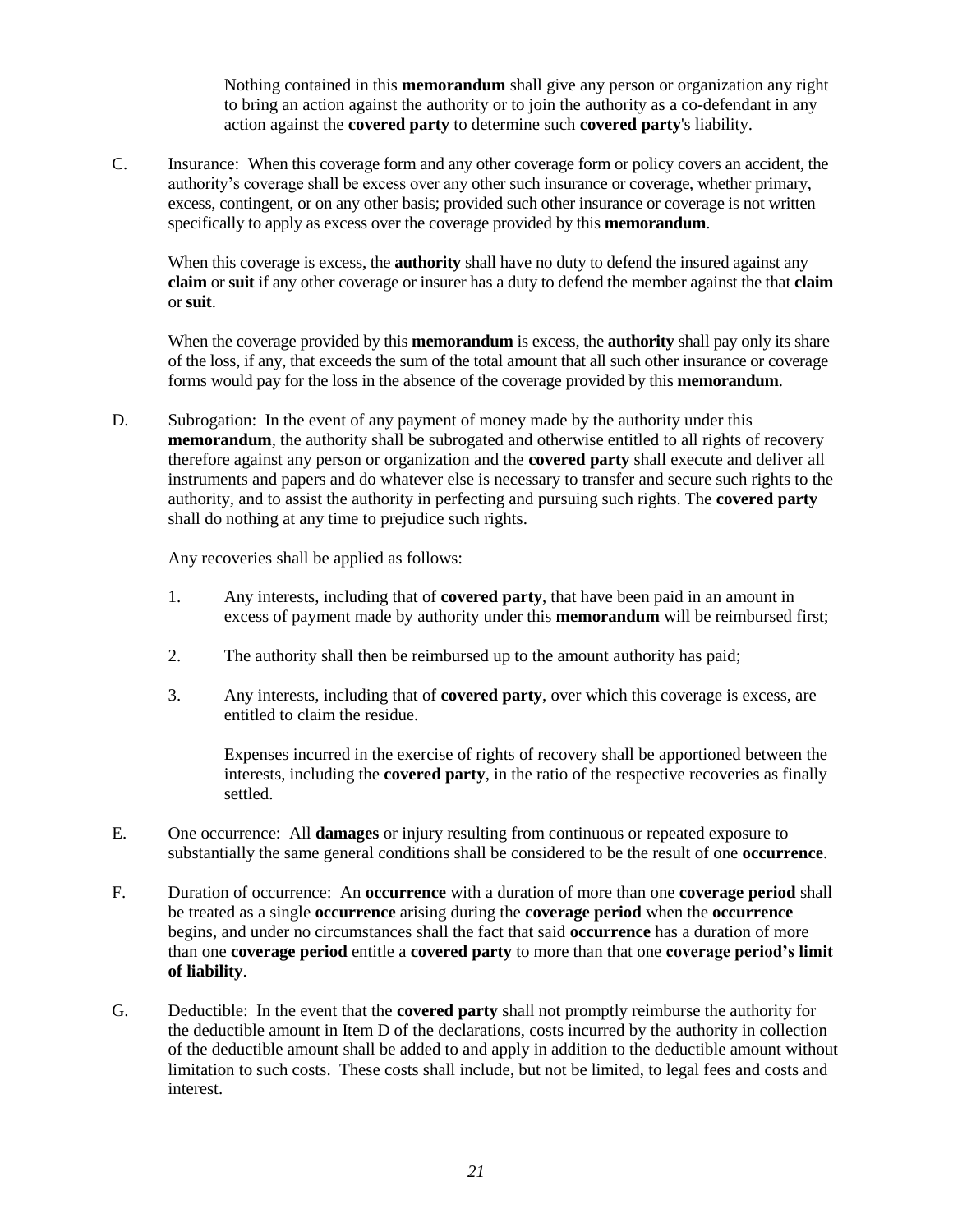- H. Severability: This **memorandum** uses the term **covered party** severally and not collectively, so that it applies separately to each **covered party** as if it were the only **covered party**. However, this provision shall not increase the **limit of liability**.
- I. No joinder: No person or entity shall have any right under this **memorandum** to join the authority as a party to any action against a **covered party** to determine the **covered party's** liability or the authority's coverage obligations.
- J. No third-party beneficiary: Nothing in this **memorandum** is intended to make any person or entity, other than a **covered party**, a third-party beneficiary of the coverage that this **memorandum** provides.
- K. Cross liability: This **memorandum** shall cover the **claim** of one **covered party** against another if such coverage is not otherwise excluded.
- L. Governing law: This **memorandum** shall be governed and construed in accordance with the laws of the State of California.
- M. Interpretation: This **memorandum** does not provide insurance. It is a negotiated agreement between the authority and the member. They agree that any rule requiring ambiguities or uncertainties to be construed against an insurer or drafter do not apply to this **memorandum**.
- N. Reservation of rights not required: The authority shall have no obligation to issue letters denying coverage or reserving of rights to deny coverage as a precondition for denying coverage at a later date.
- O. Limitation on separate or independent counsel: The authority shall have no obligation to retain separate, independent or *Cumis* counsel for any **covered party** unless counsel selected by the authority would have an impermissible conflict of interest under the California Rules of Professional Conduct or the California Business and Professions Code.
- P. Right to modify: The authority reserves the right to revise, update and/or modify the terms and conditions of this **memorandum** from time to time and throughout the term of the **coverage period** as may seem necessary and reasonable to the authority due to an amendment to or repeal of any of the provisions of law referred to herein or for any other reason. When it shall do so, the authority shall provide appropriate notification to members through appropriate bulletins and/or memoranda outlining the changes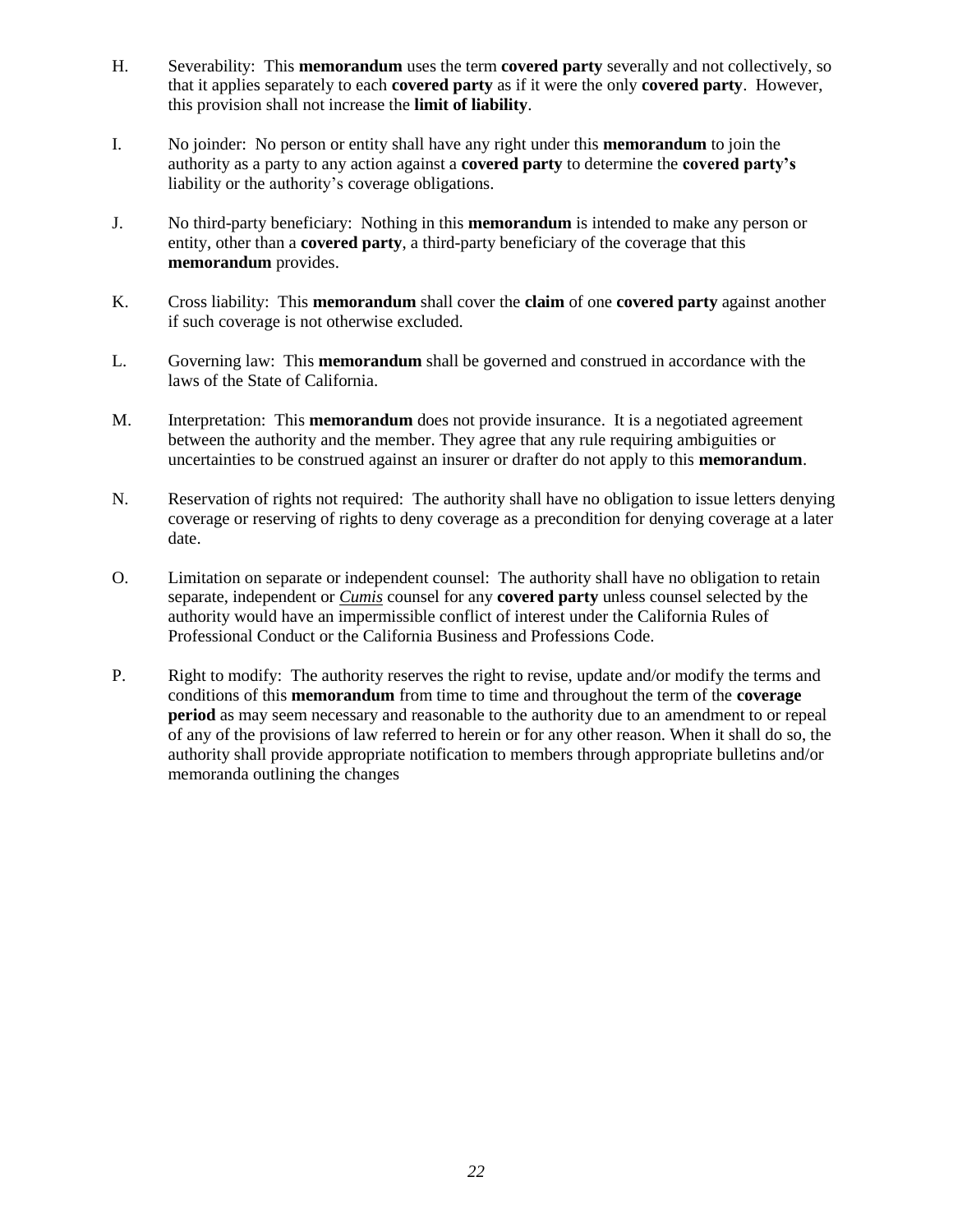

# School Liability Program

# Memorandum of Coverage No. SLP 7121 22

# **Endorsement #1**

# Effective: 07-01-2021 to 07-01-2022

### **THIS ENDORSEMENT CHANGES THE MEMORANDUM OF COVERAGE. PLEASE READ IT CAREFULLY.**

In consideration of the premium charged, it is agreed that the Deductible clause as shown in item D, Page 1, under Declarations of the Memorandum of Coverage (MOC), is amended to include the following:

In the event that the **covered party** shall not promptly reimburse the authority for the Deductible amount demanded, the costs incurred by the authority in collection of the Deductible amount shall be the responsibility of and chargeable to the **covered party**. These costs shall include, but are not limited to, all legal fees and costs incurred by the authority in recovering such Deductible amount, as well as interest at the Statutory rate on such deductible calculated from the date demanded.

 $By:$ 

(Authorized Representative)

ph: 661.636.4710 fx: 661.636.4156 · sisc.kern.org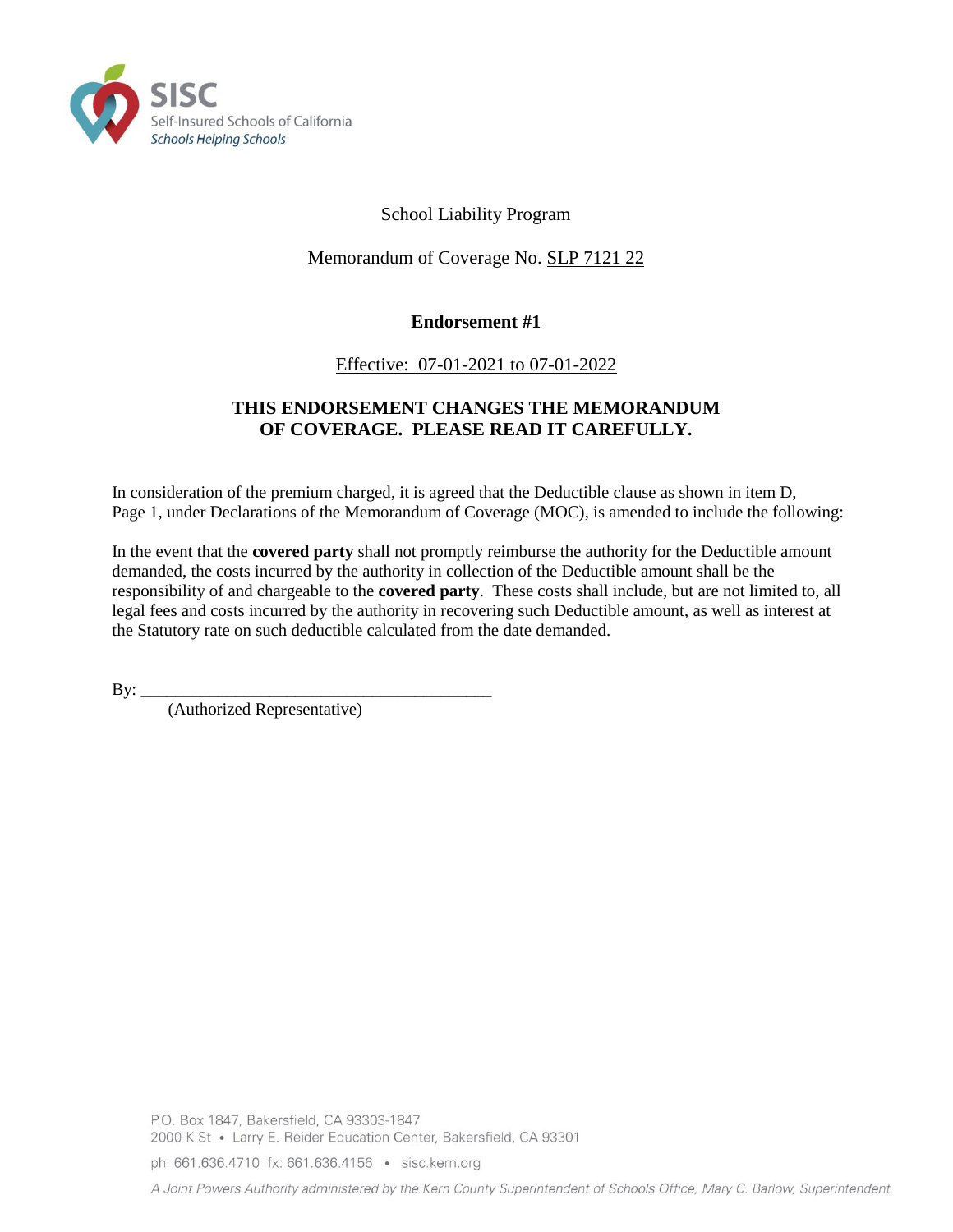

# **ENDORSEMENT #2**

NO. SLP 7121 22

# Effective: 07-01-2021 to 07-01-2022

### **THIS ENDORSEMENT CHANGES THE MEMORANDUM OF COVERAGE. PLEASE READ IT CAREFULLY.**

### **SCHOOL CONNECTED ORGANIZATIONS: EDUCATIONAL FOUNDATIONS**

### **GENERAL LIABILITY COVERAGE CRITERIA AND COVERAGE EXTENSION ENDORSEMENT**

The following eligibility criterion is applicable to all School Connected Organizations: Educational Foundations desiring to pursue coverage under the scope of the SISC program.

- 1. The Foundation must have written bylaws, rules, and procedures which govern the operation of the Foundation, including procedures for maintaining the organization's finances. Such bylaws must be submitted to the governing board of the parent school district.
- 2. The Foundation must be recognized by the district's board as an authorized school district support organization.
- 3. The governing board of the parent school district must have adopted a board policy and administrative regulation regarding Educational Foundations pursuant to CSBA model policy 1260 and associated Administrative Regulation.
- 4. The Foundation must be recognized by the IRS as a non-profit  $501(c)(3)$  organization and must operate with its own tax identification number. A Foundation may not use the tax identification number of the parent district.
- 5. Each Foundation must submit an initial application and renew coverage each school year. Each Foundation will be individually endorsed onto the SISC Memorandum of Coverage. All Foundation coverage must go through, and be approved by, the parent district. The Foundation premium will be added to the District's SISC premium. The district can seek reimbursement from the Foundation.
- 6. SISC reserves the right to accept or reject any application or renewal of any Foundation.

### **COVERAGE AND LIMITS**

The Foundation shall be provided with general liability coverage on a fiscal year basis for those activities that are performed for the sole benefit of the parent school district. SISC agrees to defend and indemnify the Foundation for occurrences resulting in bodily injury and property damage that occur during the coverage period up to a limit as described in the SISC Liability Memorandum of Coverage.

P.O. Box 1847, Bakersfield, CA 93303-1847 2000 K St · Larry E. Reider Education Center, Bakersfield, CA 93301 ph: 661.636.4710 fx: 661.636.4156 · sisc.kern.org A Joint Powers Authority administered by the Kern County Superintendent of Schools Office, Mary C. Barlow, Superintendent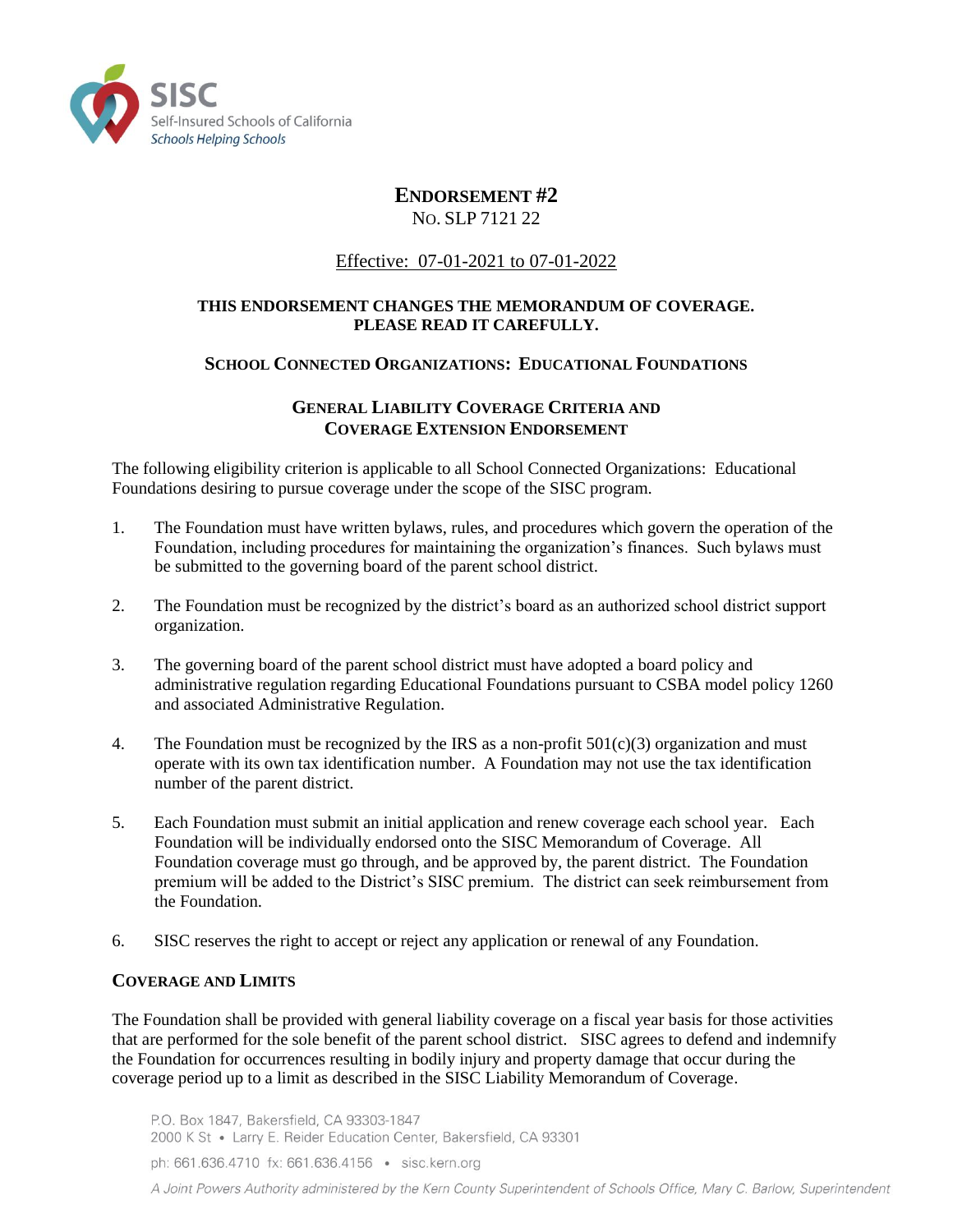### **EXCLUSIONS/LIMITATIONS**

In addition to the terms, conditions, exclusions, and limitation of the SISC Liability Memorandum of Coverage, coverage shall not apply to the following:

- 1. Roller skating, in-line skating or skateboard events;
- 2. Bicycle events involving acrobatics, stunts, or motocross;
- 3. Group sponsored athletic events such as football, basketball, soccer, baseball/softball, volleyball, water sports, boxing, wrestling, physical contact sports, donkey basketball/baseball, etc.;
- 4. Ski trips/activities;
- 5. Beach and water activities to places such as oceans, bays, lakes, rivers, streams, and private pools;
- 6. Rock climbing, rappelling or ropes courses;
- 7. Rock concerts;
- 8. For claims arising out of the consumption of alcohol purchased (via cash, ticket or open bar) and consumed at a Foundation event.
- 9. Foundation operated day care.

6114272.1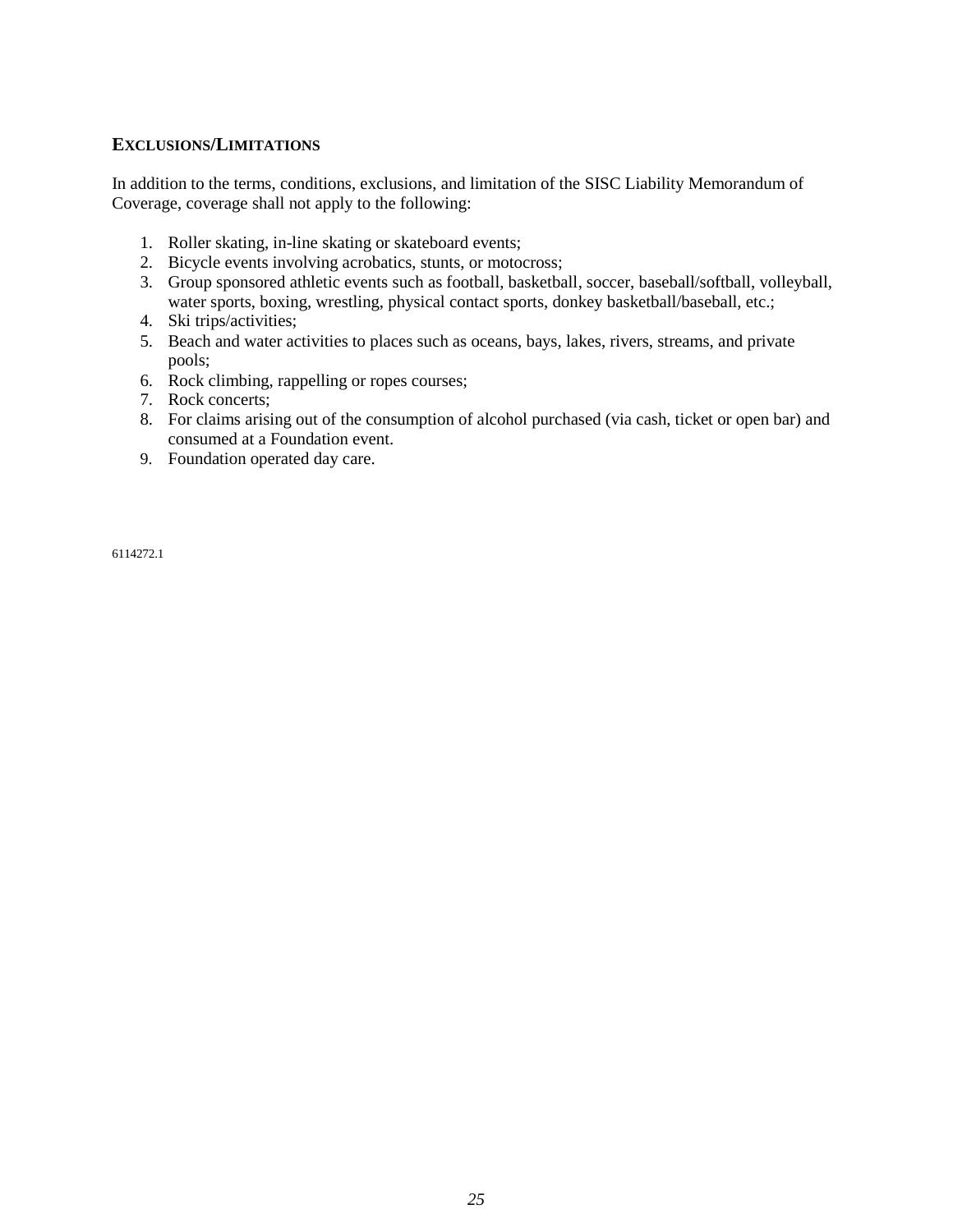

# **ENDORSEMENT #3** NO. SLP 7121 22

### Effective: 07-01-2021 to 07-01-2022

### **THIS ENDORSEMENT CHANGES THE MEMORANDUM OF COVERAGE. PLEASE READ IT CAREFULLY.**

### **SCHOOL RESOURCE OFFICERS - ENDORSEMENT**

### **GENERAL LIABILITY COVERAGE**

In consideration of the additional premium charged, it is agreed that the SISC MOC (SLP 7120 21) is amended as follows:

Section VI – Exclusions, exclusion FF., is deleted and replaced with the following:

FF. The rendering of or failure to render any professional service other than by an **employee** who is one of the following, but only while rendering professional services of the type associated with that **employee's** description: a teacher or other educational professional; a nurse; a medical assistant; a speech therapist; a speech pathologist; a nutritionist; a psychologist; an audiologist; a physical therapist; an athletic trainer; an authorized law enforcement officer; a person qualified to administer epinephrine auto-injectors pursuant to California Education Code section 49414(b)(5); a person qualified to administer naloxone hydrochloride or another opioid antagonist pursuant to California Education Code section 49414.3(b)(5); a person authorized to provide emergency care to pupils with diabetes suffering from severe hypoglycemia pursuant to California Education Code section 49414.5; a person qualified to administer emergency medical assistance to pupils with epilepsy suffering from seizures in a manner consistent with that set forth in California Education Code section 49414(b)(5), governing the administration of emergency Epinephrine and the related provisions of Education Code section 49423; a person utilizing an automated external defibrillator pursuant to Education Code section 49417 in a manner consistent with that set forth in California Education Code section 49414(b)(5) and the related provisions of California Education Code section 49423; a person designated to assist in the administration of medicine to a pupil pursuant to California Education Code section 49423(a) and (b); or an attorney; however, this **memorandum** does not apply to **damages** sustained by a member arising out of the rendering or failure to render any professional service by an **employee** who is an attorney.

Except that the foregoing exclusion shall not apply to liability assumed by the member under a **covered contract** for the provision of services by a **School Resource Officer** ("**SRO**") employed by a municipal or public police department or sheriff's department, that requires the member to defend and/or indemnify the municipal or public police department or sheriff's department on account of liability arising out of the contracted services.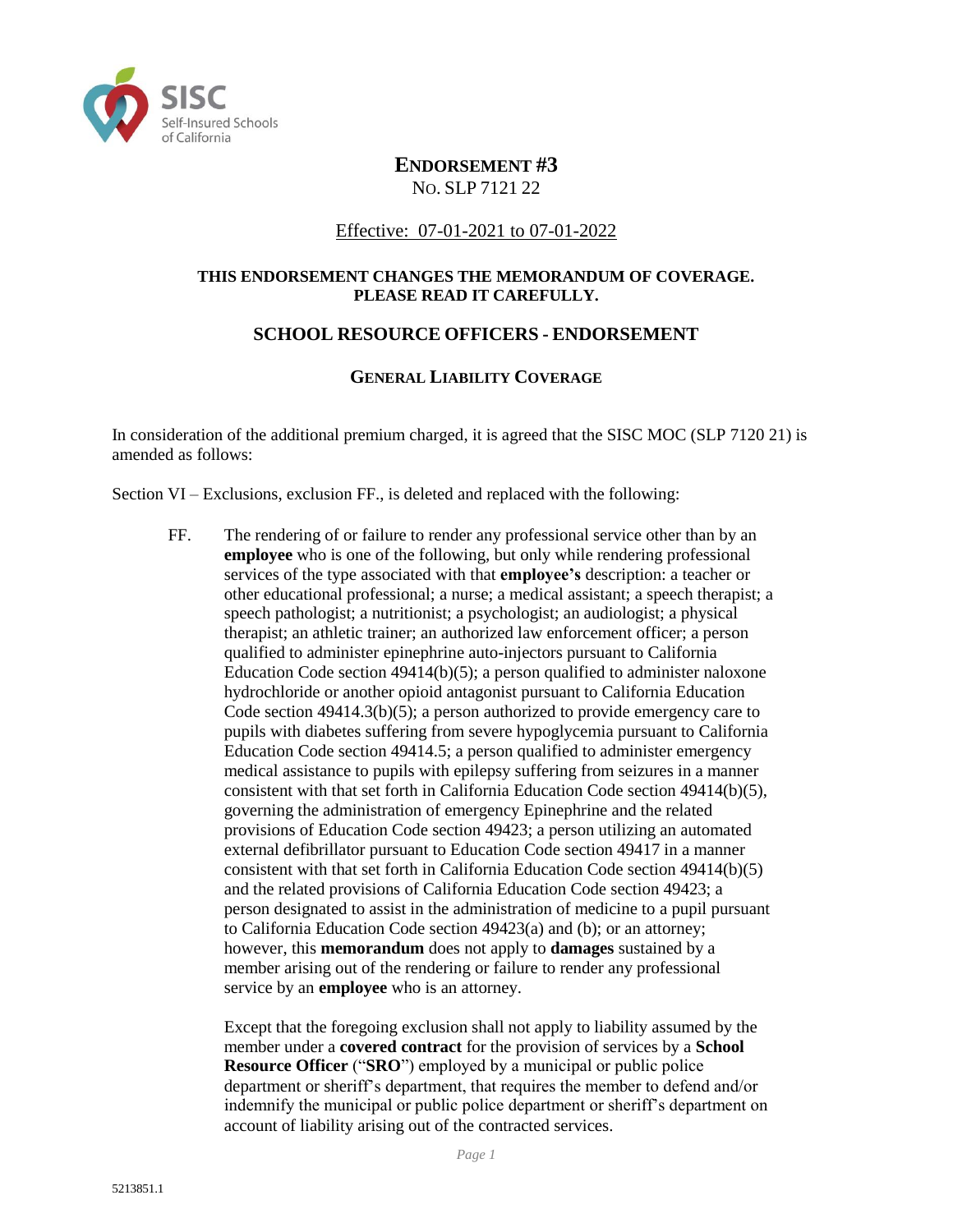At Section VII – Definitions, definition "H. **Covered contract**", "6.", is deleted and replaced with the following:

6. That part of any contract or agreement pertaining to school operations in which the member, member's **agency**, or **educational foundation** assumes the tort liability of another to pay damages because of **bodily injury** or **property damage** to a third person or organization, if the contract or agreement is made prior to the incidence of any such **bodily injury** or **property damage**. Tort liability means the liability that would be imposed by law in the absence of any contract or agreement.

A **covered contract** shall also include that certain Memorandum of Understanding Between the **[Entity]** and the **[District]** Regarding The Position of School Resource Officer entered into between the **member** and [Entity] on or about [Date] , for the provision of the service(s) of **School Resource Officer(s)** during the [Year] school year, pursuant to which the **member** assumes tort liability for **bodily injury**, **property damage**, or **personal injury** on account of the services to be performed under that contract.

At Section VII – Definitions, the following definition is added:

JJ. **School Resource Officer** or **SRO** means a police officer or sheriff, employed by a municipal or public police department or sheriff's department that contracts with the member to provide to the member an officer or officers whose regular duty assignment is located on the member's premises and whose obligations include the provision of security to the member, the member's employees and students during the member's operational hours, as well as education-related law enforcement assistance including, but not limited to, the investigation and prevention of truancy and similar functions.

The coverage extended by this endorsement shall be no greater than that required by the **covered contract** entered into by the member for the provision of the services of a **School Resource Officer(s)**.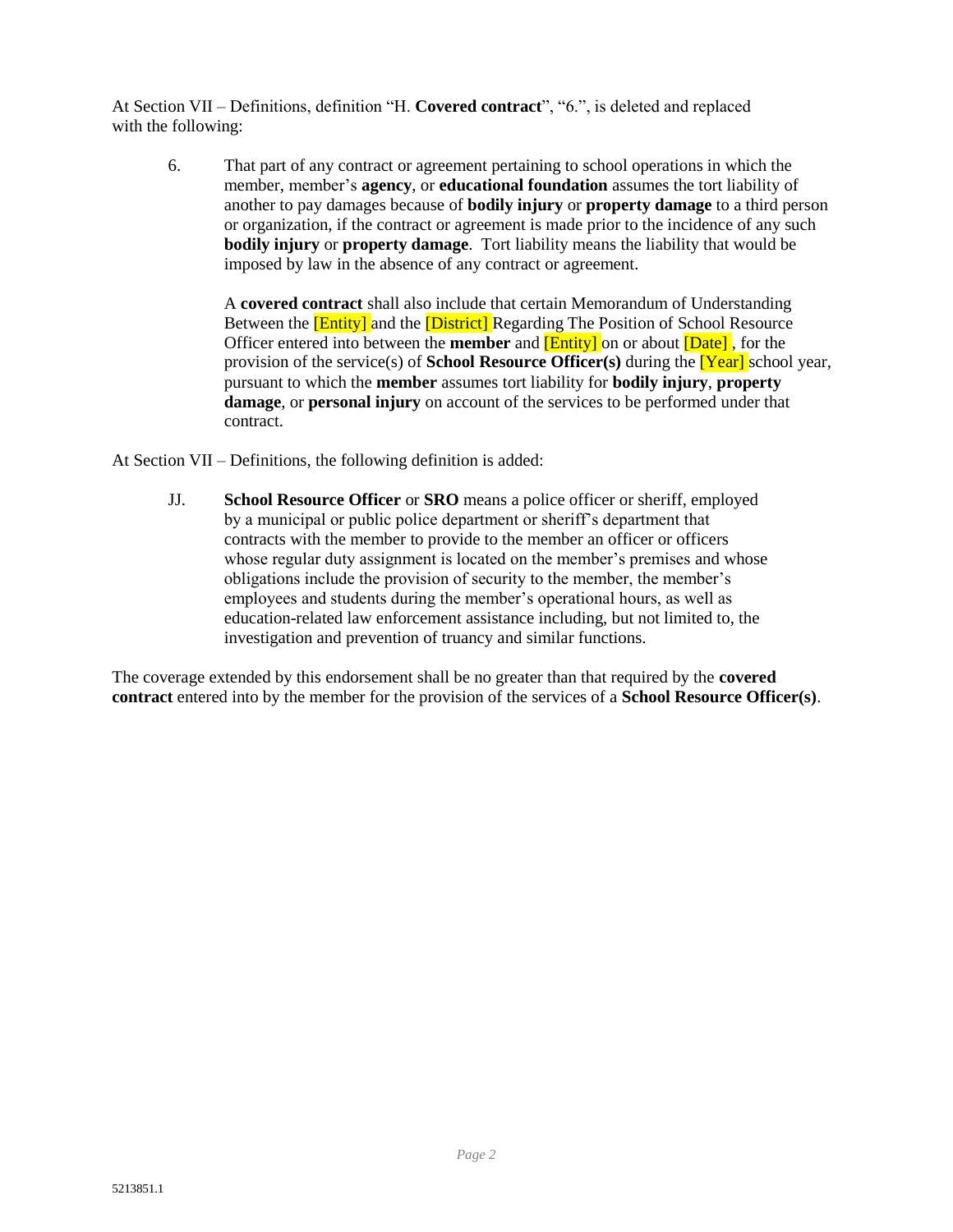

School Liability Program

Memorandum of Coverage No. SLP 7121 22

# **ENDORSEMENT #4**

### Effective 07-01-2021 – 07-01-2022

# **THIS ENDORSEMENT CHANGES THE MEMORANDUM OF COVERAGE. PLEASE READ IT CAREFULLY.**

In consideration of the premium charged, it is agreed as follows:

- 1. Item C of the Declarations is amended as follows:
	- a. **Limit of liability** per **occurrence**: \$14,500,000, subject to certain sub-limits, and aggregate limits, and also subject to certain group aggregate limits for all SISC Members and **Covered Parties,** all as set forth below.
	- b.\$250,000.00 For any suit for discrimination or retaliation under the Americans with Disabilities Act (42 U.S.C. § 12101, *et seq.*); the Rehabilitation Act (29 U.S.C. § 701, *et seq.*), California's Unruh Civil Rights Act (Cal. Civ. Code § 51 *et. seq.*), or any similar State or Federal law, which suit arises from, in connection with, or on account of any claim or suit alleging a failure to provide a "Free and Appropriate Education" ("FAPE"), regardless whether such suit is brought before the Office of Administrative Hearings or any State or Federal Court.

This sub-limit shall apply to any sums awarded on account of attorneys' fees and/or costs incurred by the plaintiff, as well as to sums paid to indemnify the Member against such claims;

- c. For liability above \$2,000,000 per **occurrence** for claims other than claims of **Sexual Misconduct**, the following aggregate limits apply.
	- (1) \$25,000,000 General Aggregate Limit, including products-completed operations hazard; (2) \$12,500,000 General Aggregate Limit errors and omissions liability (School Board liability) other than wrongful acts of personal injury; (3) \$12,500,000 Employment Practice Liability Wrongful Acts; (4) \$12,500,000 Employee Benefits Wrongful Acts;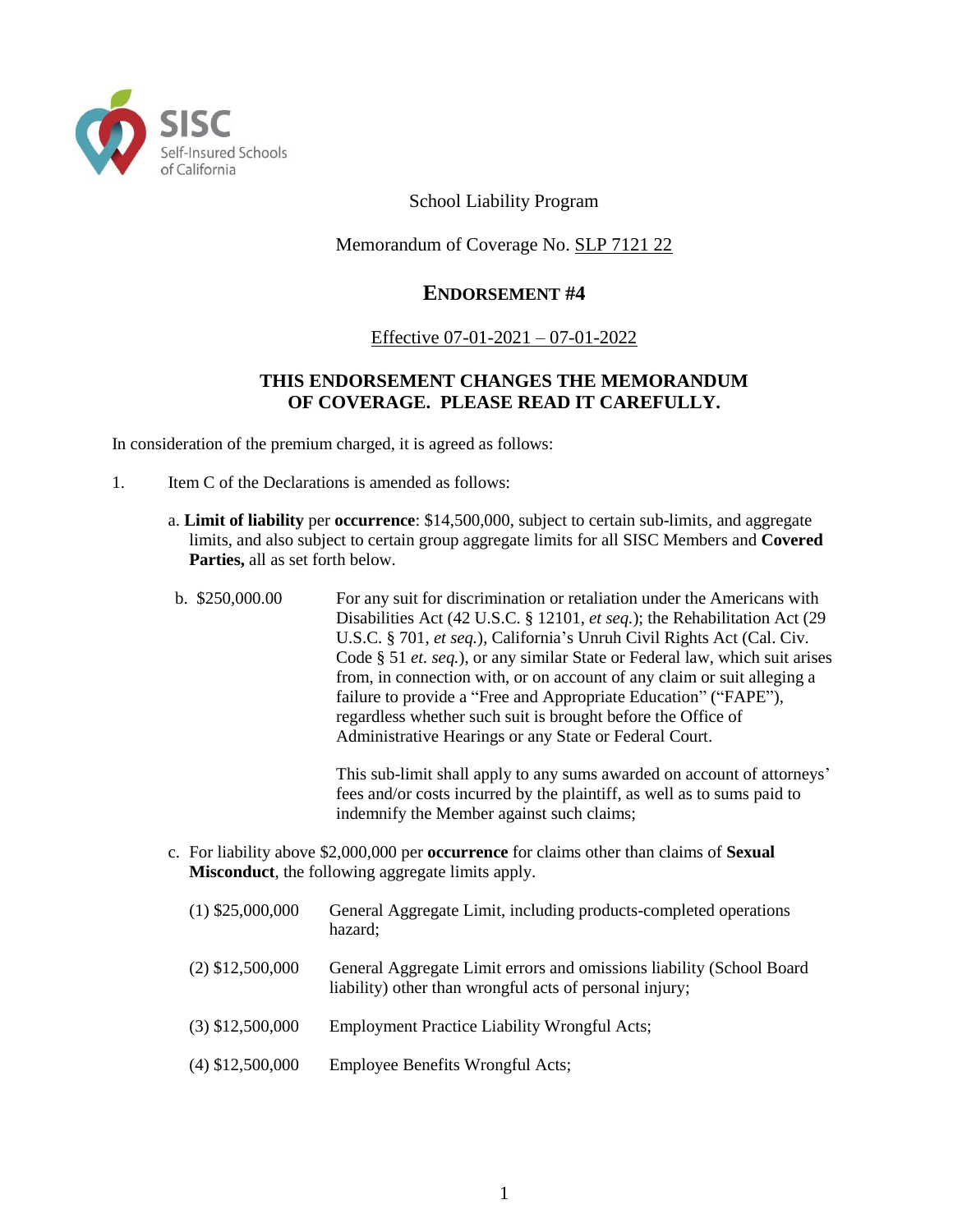d. For liability above \$2,000,000 for all claims as to all SISC Members collectively other than claims of **Sexual Misconduct**, the following group aggregate limits apply:

\$25,000,000 per **occurrence** or Wrongful Act or Employee Benefits Wrongful Acts, regardless of the number of members or **Covered Parties** involved in the Occurrence, Wrongful Act, or Employee Benefit Wrongful Act, and further subject to the aggregate limits set forth in this endorsement;

e. For liability above \$2,250,000 for all claims as to all SISC Members collectively for **Sexual Misconduct**, the follow group aggregate limits apply:

\$12,500,000 for **claims** or **suits** arising out of sexual abuse, molestation, harassment and/or sexual assault, regardless of the number of Members or **Covered Parties** involved, claims made, **suits** brought, persons or organizations making claims or bringing **suits**, victims, incidents or locations, as augmented by Coverage H "Sexual Misconduct Claims In Excess Of \$2,250,000" as set forth below;

- **2.** The Memorandum of Coverage, "Section III The Authority's Limit of Liability" is amended as follows:
	- (1) Paragraph D. is deleted.
	- (2) The aggregate limit shown in the Declarations is the most the Authority will pay for all **damages** and **defense costs** because of **occurrences,** wrongful acts or **employee benefit wrongful acts**, covered under this Memorandum, regardless of the number of **Covered Parties**, claims made, **suits** brought, persons or organizations making claims or bringing **suits**, victims, incidents or locations.
- 3. With respect to liability in excess of \$2,250,000 only, Section IV Exclusions "CC" of the Memorandum is deleted and replaced with the following:

CC.

- 1. Sexual molestation, misconduct, abuse or harassment by any person;
- 2. Corporal punishment by any person; or
- 3. Physical or mental abuse by any person.
- 4. The Memorandum of Coverage is amended to add Coverage H "Sexual Misconduct Claims In Excess Of \$2,250,000", subject to the following:
	- (1) The following coverage is added with respect to "Sexual Misconduct Claims In Excess Of \$2,250,000" only, subject to a group aggregate limit for all SISC Members of \$12,500,000 as set forth below:
		- (a) Coverage H Sexual Misconduct In Excess Of \$2,250,000.
			- 1. Insuring Agreement

a. The authority will pay **damages** and **defense costs** in excess of \$2,250,000 and the "member deductible", if any, because of "**bodily injury**" arising from "**sexual**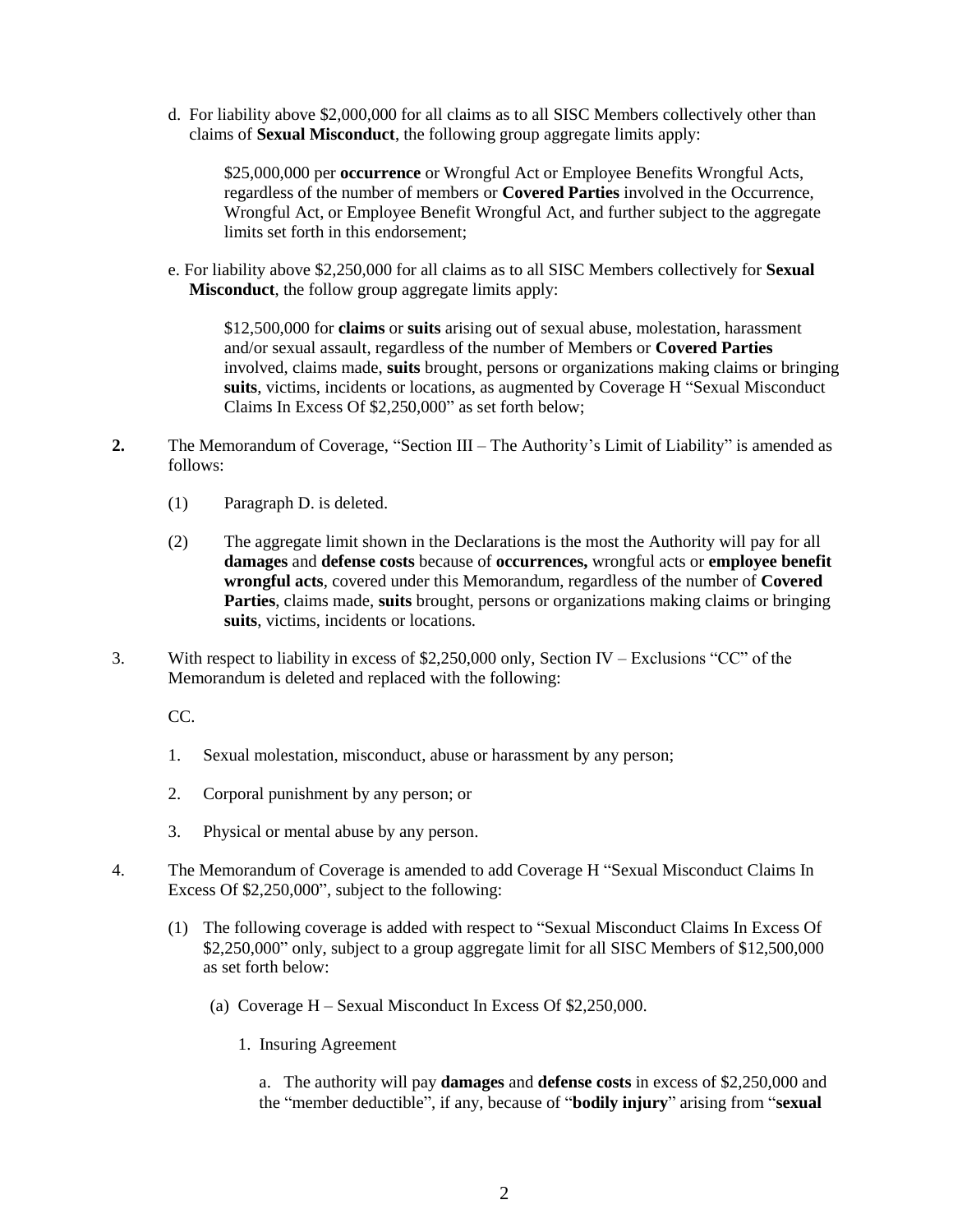**misconduct**" to which this coverage applies. The Authority may, at its discretion, investigate any "**sexual misconduct**" claim or suit and settle any such claim or "**suit**" seeking damages for "**bodily injury**" arising from "**sexual misconduct**" that may result. The amount the authority will pay all **damages** and **defense costs** for "**net loss**" is limited as described in Section III. The Authority's Limit Of Liability of the Memorandum of Coverage and subject to this endorsement.

No other obligation or liability to pay sums or perform acts or services is covered under this endorsement.

- (b) This coverage applies to "**bodily injury**" arising from "**sexual misconduct**" only if the "**bodily injury**":
	- (1) arises from "**sexual misconduct**" that takes place in the "**coverage territory**"; and
	- (2) occurs during the **coverage period** during which this endorsement is in effect.

If "**bodily injury**" arising from "**sexual misconduct**" also occurred during a prior coverage period, only the Memorandum of Coverage in effect at the time "**bodily injury**" first occurred will apply.

2. Exclusions

This insurance does not apply to:

- a. **Damages** or **defense costs** for any person who is found legally liable on account of **bodily injury** for participating in any "**sexual misconduct**". This exclusion applies regardless of the legal theory or basis upon which that person is found to be legally liable or responsible for any damages for "**bodily injury**" arising out of "**sexual misconduct**".
- b. **Damages** or **defense costs** arising out of a "**claim**" or "**suit**" brought or maintained by or on behalf of any **Covered Party** under this memorandum of coverage against any other **Covered Party** under this memorandum of coverage.
- c. For any person who has been found guilty of, or pled guilty or no contest to, any criminal act involving "**sexual misconduct**".

#### **SECTION III – THE AUTHORITY'S LIMIT OF LIABILITY – GROUP AGGREGATE LIMIT– ALL SISC MEMBERS COMBINED**

Under **COVERAGE H**, regardless of the number of **Covered Parties**, claims made, "**suits**" brought, persons or organizations making claims or bringing "**suits**", victims, incidents, or locations at which "**sexual misconduct**" is alleged to have taken place, the sum of all **damages** and **defense costs** which the Authority will pay on account of all members for acts of **sexual misconduct** by any one person, or two or more persons acting together, as well as any breach of duty allowing or contributing to such acts during the **coverage period**, shall be limited to \$12,500,000.